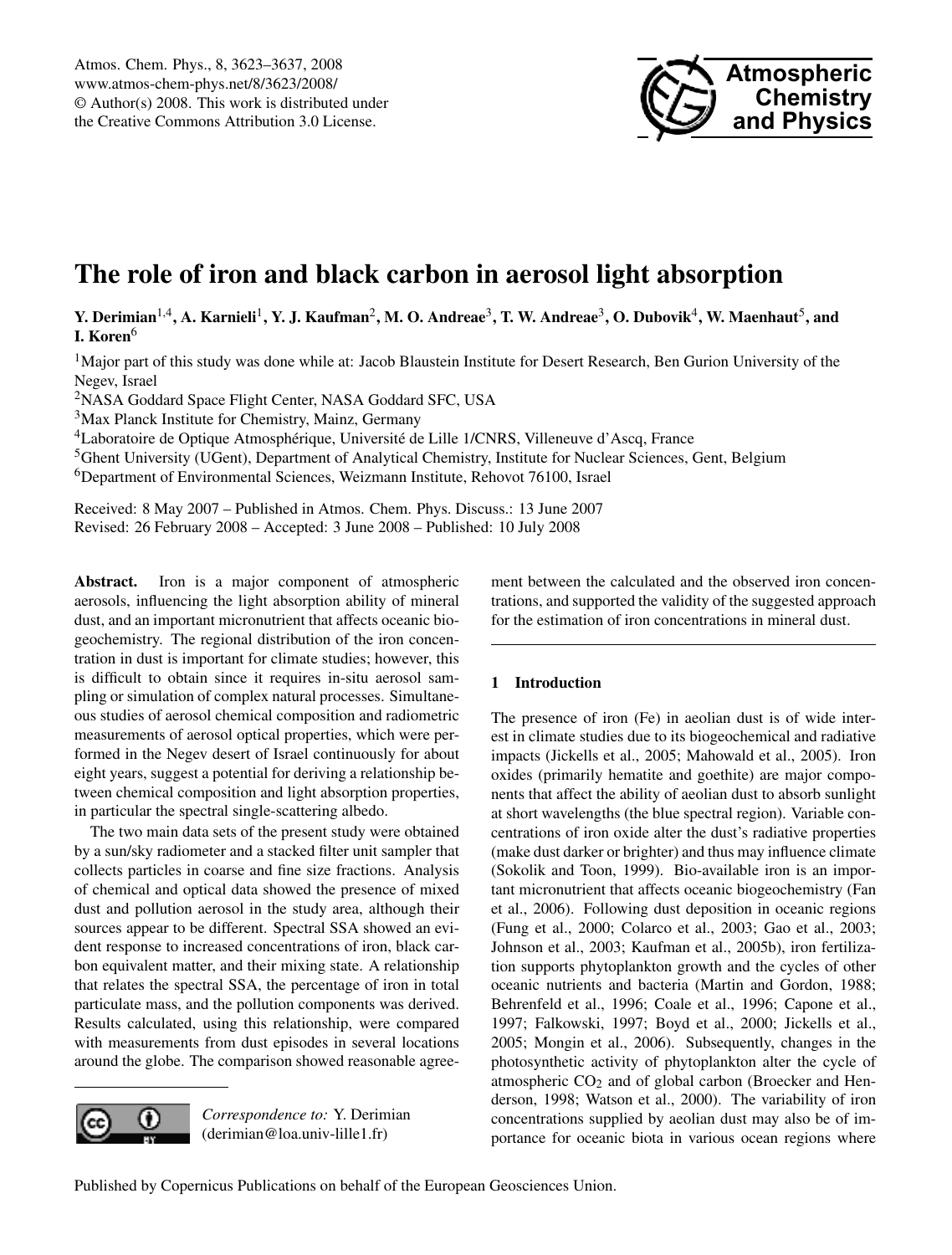dust deposition is significant (Gao et al., 2001; Wiggert et al., 2006).

Transported aeolian dust can be contaminated by anthropogenic aerosols and thus contain products of industrial and motor vehicle combustion emissions, or products of biomass burning. Such aerosols contain light-absorbing carbon that is a strong absorber and therefore contributes to global warming (Jacobson, 2004; Chung and Seinfeld, 2005). Dubovik et al. (2002a) showed that the spectral absorption of pollution aerosols is distinctive from that of mineral dust. The spectral absorption properties of light-absorbing carbon depend on the origin of the material and combustion conditions (Andreae and Gelencser, 2006; Schkolnik et al., 2007). Strongly absorbing black soot particles are commonly called black carbon (BC) and are characterized by a decrease of absorption towards long wavelengths proportional to 1/λ (Kirchstetter et al., 2004). In addition, the combustion of organic matter, such as biomass, or smoldering combustion may produce particles containing light-absorbing organic compounds. These particles have relatively strong absorption in the UV, and are denoted as brown carbon; they are suggested to be of higher relevance for regions outside of those that are highly industrialized and for cases where light absorption is not dominated by pure soot (Andreae and Gelencser, 2006). Here we will use the quantity "black carbon" (BC), operationally defined as the amount of strongly light-absorbing carbon with the approximate optical properties of soot carbon, which would give the same signal in our optical instrument as the sample. While the term "BC" has become common usage in various contexts, the operationally defined BC implies an optically equivalent meaning (Hansen et al., 1984; Bond and Bergstrom, 2006). In the present study we would like to emphasize the optical equivalency of the measured values.

Several approaches can be used for evaluation of iron or BC concentrations in particulate matter, e.g., in-situ sampling of atmospheric aerosol particles with further laboratory analysis. However, in-situ sampling requires considerable effort, and can even be impossible for providing results of wide spatial and temporal coverage. Another possibility is to employ chemistry transport model simulations. Although models are able to represent anthropogenic emissions, the adequate estimation of BC concentrations remains challenging (Bond et al., 2004; Streets et al., 2004). The prediction of natural components, such as iron concentrations, depends on wind speeds and local mineralogy, and thus may carry even more uncertainty (Kaufman et al., 2005a). An additional approach is modeling of aerosol optical properties (Sokolik and Toon, 1999), which can be employed for inversion of measurable aerosol optical characteristics and deriving concentrations of chemical elements. Modeling of complex refractive index, aerosol scattering and absorption coefficients for various combinations of minerals was recently improved by incorporation of the results of specifically designed measurements (Lafon et al., 2006). In their study Lafon et al. (2006) composed dust mixtures from some key minerals, including hematite and goethite, typically found in soils and aerosol samples. Laboratory-obtained information on the fraction of minerals in different size modes was included in the modeling of aerosol optical properties. Schuster et al. (2005) demonstrated an approach of inversion of AERONET retrievals into chemical elements concentrations (namely BC) and specific absorption, using an effective medium approximation. This approximation enables effective optical constants calculation of internally mixed chemical elements in various volume fractions. An advantage of the approach suggested by Schuster et al. (2005) lies in tying the effective medium approximation to real optical measurements of ambient aerosols. Alfaro et al. (2004) employed aethalometer and nephelometer laboratory measurements to experimentally derive the spectral mass absorption efficiency and SSA of dust aerosols. They also estimated the relative contributions for the mixture of iron oxides and BC on dust absorption. They found agreement between the calculated SSA and the one derived from the inversion of sun/sky radiometer measurements (Dubovik and King, 2000). Other studies showed the possibility of deconvoluting dust and BC spectral absorption and scattering properties, and thereby inferring iron and BC concentrations. For instance, Fialho et al. (2005) differentiated the absorption spectral dependence of dust and BC measured by an aethalometer. In a subsequent study, Fialho et al. (2006) calibrated these measurements with Fe on the filters, and derived empirical calibration constants for the determination of the iron concentration from the aethalometer observations. Koven and Fung (2006) employed a similar concept of absorption spectral dependence for the characterization of dust composition; however, they studied sun/sky radiometer measurements through the whole atmospheric column (AERONET) and incorporated the mineralogical effects by using different modeled relative fractions of hematite, silicate and BC.

The approach used in the present paper is similar to that of Koven and Fung (2006) and Schuster et al. (2005) in referring to aerosol scattering and absorption spectral properties derived from a sun/sky radiometer. However, we do not employ the effective medium approximation to connect the optical measurements to the aerosol chemical composition, but use the chemical element concentrations measured on filter samples of atmospheric aerosols. Specifically, we take advantage of a large data set of co-located, simultaneous longterm AERONET observations and aerosol sampling results. We use this data for deriving coefficients which relate spectral SSA and concentrations of Fe and BC in a developed equation. This approach avoids usage of bulk or modeled optical properties of a material, or absorption properties measured on aerosol samples after they have been removed from atmosphere. Instead, we utilize aerosol optical characteristics that correctly reflect the actual measured radiation field. We also do not reconstruct aerosol mineralogy or use soil characteristics, but refer to actual Fe and BC concentrations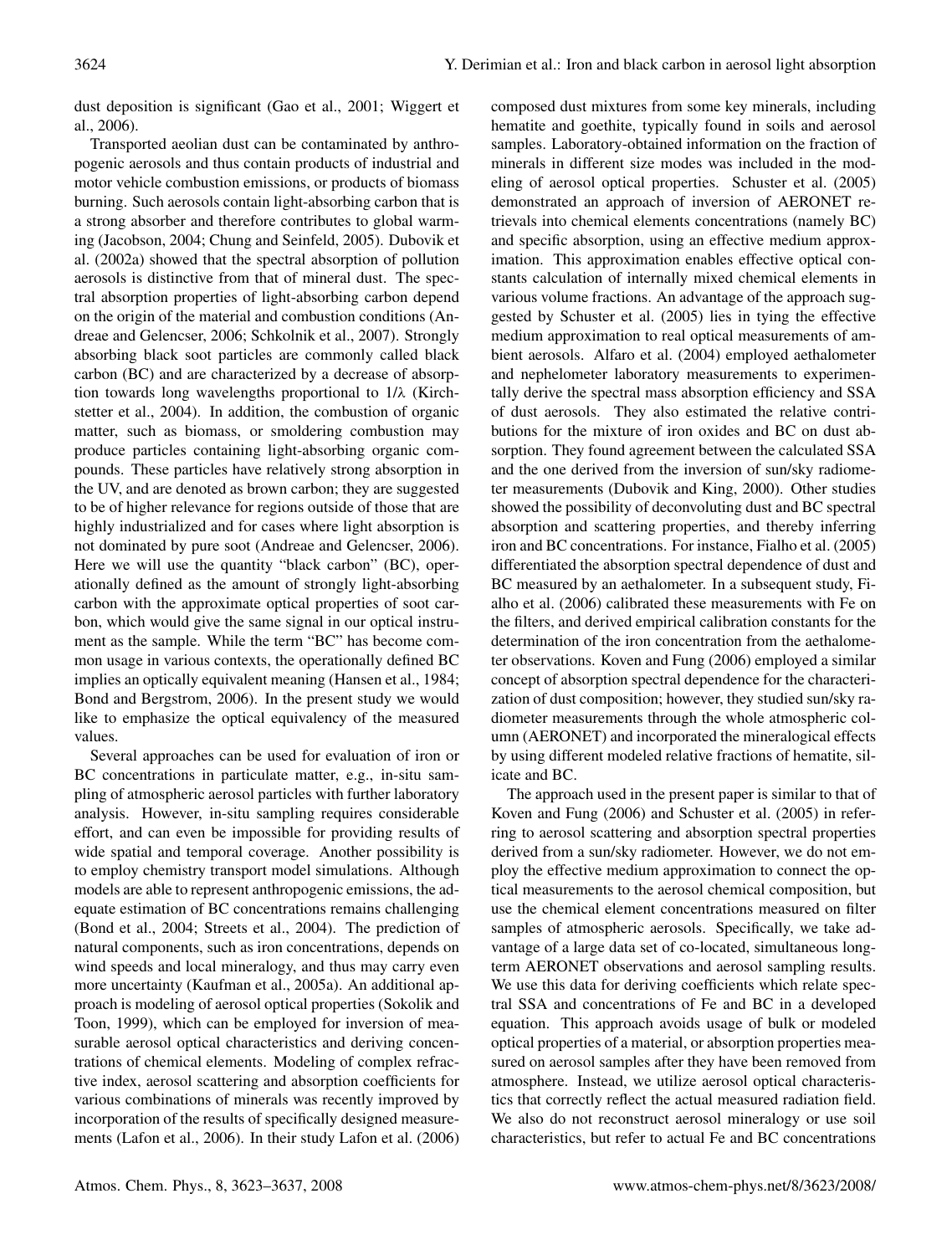in real atmospheric aerosols.

The general motivation for this study was to assess iron concentrations in atmospheric dust by aerosol spectral absorption. The iron concentration in total dust mass can be useful for estimating the amounts of iron deposited to the ocean. We have analyzed the differential aerosol spectral absorption from the blue to the NIR (near infrared) spectral region, which should be proportional to the associated concentrations of iron and BC. In this study, we consider concentrations of total iron, and assume that the optically relevant iron oxides represent a fixed part of the total iron in airborne mineral dust. This iron oxide to total iron ratio may be unique for a given location with its specific sources, but at the end of Sect. 4.6 we discuss the reliability and restrictions of this assumption. The aerosol spectral absorption was obtained by inversion of sun/sky radiometer measurements (AERONET product). The aerosol chemical composition was obtained from aerosol sampling at ground level. Specific objectives were: (1) to correlate data sets for events where ground level aerosol chemistry was found to be representative for the total column optical measurement; (2) to estimate the contamination of atmospheric dust by BC and its role in aerosol spectral absorption; and (3) to derive a relationship between iron concentrations and differential aerosol spectral absorption.

#### **2 Site location**

Measurements were conducted at the Sede Boker (in some sources referred to as Sde Boker) Campus of the Ben-Gurion University of the Negev (30◦51′N, 34◦47′E, 470 m a.m.s.l.), Israel. The site is located in the eastern Mediterranean region, characterized by relatively high levels of tropospheric aerosol burden due to the influence of anthropogenic aerosols that originate mainly from Europe, and mineral dust from the North African, Sinai, and Saudi Arabian deserts (Ichoku et al., 1999; Formenti et al., 2001; Andreae et al., 2002; Gerasopoulos et al., 2003; Israelevich et al., 2003; Kubilay et al., 2003). Specifically, Sede Boker is situated in the northern part of the Negev Desert, relatively far from highly populated and industrial areas. The climate is dry, with a mean annual precipitation of 100–200 mm and 20–40 rainy days throughout the year. The average relative humidity at 14:00 local time for July is 30–35% and for January, 40–50% (Stern et al., 1986).

#### **3 Data sets and instrumentation**

The main data sets were obtained from a CIMEL sun/sky radiometer, part of the global Aerosol Robotic Network (AERONET), and a "Gent" PM10 stacked filter unit (SFU) sampler. Additional data were obtained from a singlewavelength integrating nephelometer and a scanning electron microscope (SEM) equipped with an energy dispersive spectrometer (EDS).

#### 3.1 Sun/sky radiometer

The AERONET program is an automatic robotic sun and sky scanning measurement initiative (Holben et al., 1998). A CIMEL spectral radiometer performs direct sun measurements every 15 min, with a 1.2◦ field of view at 340, 380, 440, 500, 675, 870, 940, and 1020 nm nominal wavelengths. The spectral aerosol optical thickness (AOT or  $\tau_{ext}$ ) was retrieved at seven of these wavelengths from the direct sun measurements; the 940 nm channel was used to retrieve water vapor content. The angular distribution of sky radiance was also measured at 440, 670, 870, and 1020 nm. The measured spectral sun and sky radiances were used to retrieve aerosol optical parameters at four wavelengths by the AERONET inversion code (Dubovik and King, 2000).

In this paper we utilize data from Version 2 (V2) inversion products. V2 inversion partitions aerosol particles into spherical and non-spherical components, which are modeled by an ensemble of polydisperse, homogeneous spheres and a mixture of polydisperse, randomly-oriented homogeneous spheroids (Mishchenko et al., 1997) with a fixed spheroid aspect ratio distribution (Dubovik et al., 2006). The retrievals utilized also contain redefined surface reflectance properties, which are obtained by the inclusion of combined satellite data, and which account for possible improvements in retrieved aerosol properties and single-scattering albedo in particular (Sinyuk et al., 2007). In addition, all restrictions recommended in Dubovik et al. (2002a) for reliability of the inversion product were applied. More details on the development of the retrieval algorithm, modifications and accuracy assessments can be found in Dubovik and King (2000), Smirnov et al. (2000), Dubovik et al. (2000; 2002a; 2002b), and Sinuyk et al. (2007).

## 3.2 "Gent" PM10 stacked filter unit sampler

The "Gent" PM10 stacked filter unit (SFU) sampler collects particles on Nuclepore polycarbonate filters in a coarse (2–  $10\mu$ m aerodynamic diameter (AD)) and a fine (<2 $\mu$ m AD) size fraction. The SFU sampler is operated continuously on a two-two-three-day scheme. The instrument was located at about 8 m above the ground and operated at an air flow rate of ~16 L min<sup>-1</sup>. To avoid the problem of filter clogging and consequently non-representative measurements in the twotwo-three-day scheme, the sampling was always conducted with a timer set at 50% for the two-day sample and at 33% for the three-day sample, thus the SFU effectively sampled only 50 or 33% of the time evenly distributed over two or three days, respectively. This generally results in little clogging or effects from a decrease in flow rate during the sampling, except possibly during episodes of extremely high aerosol concentrations. The volume of the sampled air is obtained from a volume meter, which is accurate within 5% and is not affected by the concentration of the aerosol in the air or by the filter loading. The SFU samples were analyzed for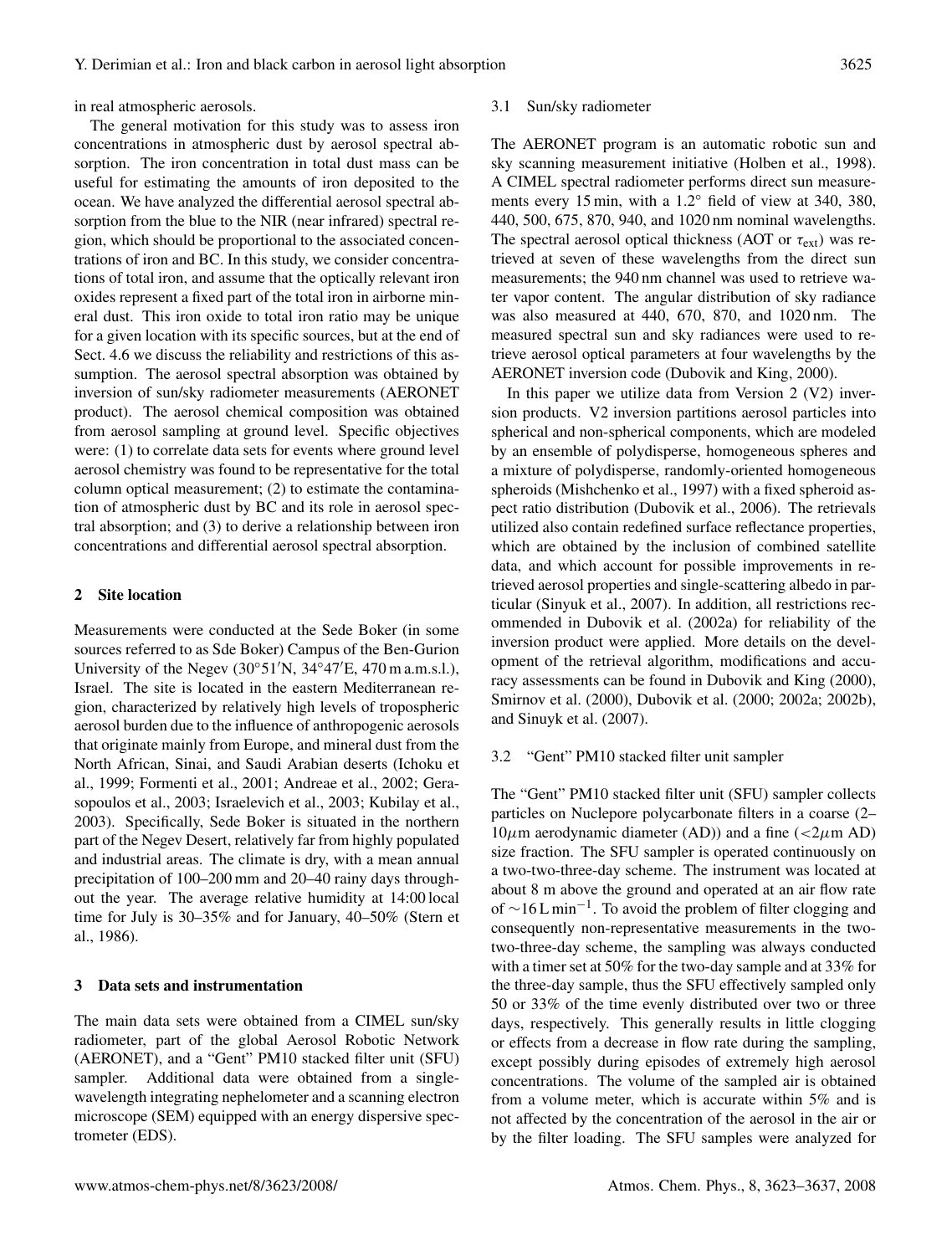particulate mass (PM), in  $\mu$ g m<sup>-3</sup>, for over 40 elements including Fe, in  $ng m^{-3}$ , and black carbon (BC), also in  $\mu g$ m<sup>-3</sup>. The PM was measured using gravimetry at 20°C and 50% relative humidity. The uncertainty associated with the weighing is usually less than 3% for the coarse PM and less than 5% for the fine PM. More than 40 elements were measured using a combination of instrumental neutron activation analysis (INAA) and particle-induced X-ray emission analysis (PIXE). BC, that is black carbon corresponding to a measured light extinction at fixed mass absorption efficiency, was measured by a light reflectance technique. The measurements were performed with a commercial smoke stain reflectometer (Diffusion Systems Ltd, London, UK, model 43) that uses white light. Instead of assuming a mass absorption efficiency (MAE, in  $m^2$  g<sup>-1</sup>), the instrument was calibrated with secondary standards for BC determination. These secondary standards were produced by depositing soot from acetylene burning on filters. The MAE that corresponds to the calibration factor obtained by reflectance measurements of the secondary standards is estimated as being around  $5 \text{ m}^2 \text{g}^{-1}$ . More details about the SFU samples and the chemical analysis, including studies conducted at the Sede Boker site, have been discussed by Maenhaut et al. (1996a; 1996b; 1997) and Andreae et al. (2002). In addition, in Sect. 4.2 we will discuss the possible effects of extra light absorption by other species and their contribution to the BC signal.

#### 3.3 Nephelometer

The Integrating Nephelometer (M903, Radiance Research, Seattle, WA, USA) measures the light scattering extinction coefficient ( $\sigma_{scat}$ ) with a 2-min resolution at a wavelength of 545 nm, with a scattering angular range of 7–170◦ . The instrument is operated indoors and air is supplied through a plastic tubing of up to 3 m length and of 2.2 cm internal diameter. The inlet of the tubing is located outdoors at about 10 m above ground level and faces downwards. Pressure, temperature, and relative humidity (RH) in the scattering volume of the instrument are also monitored and recorded. In order to eliminate a non-linear increase in  $\sigma_{scat}$  due to high humidity, the data with RH >80% were removed (Andreae et al., 2002).

#### 3.4 Scanning electron microscope

The high-resolution field emission scanning electron microscope (SEM) LOE 1530, equipped with an energy dispersive X-ray (EDX) spectrometer, at the Max Planck Institute for Chemistry, Mainz, was used for visualization and qualitative analysis of individual aerosol particles collected on the Nuclepore polycarbonate filters of the SFU samples. The working conditions for the images presented here were set at an accelerating voltage of 5 or 15 kV and magnification varied from about 70 000X to 400 000X. This enabled the observation of particles and their structures in sizes from a few tens to hundreds of nanometers.

## **4 Data analysis and discussion**

This section presents an analysis of aerosol absorption obtained from radiometric measurements (Sect. 4.1.), aerosol chemistry obtained from in-situ surface sampling (Sect. 4.2. and 4.3.), their integration (Sect. 4.4.), and development of a physical model for establishing the relationship between aerosol spectral absorption and chemistry (Sect. 4.5). The proposed relationship is examined with data for several locations (Sect. 4.6).

#### 4.1 Radiometric observations

The single-scattering albedo (SSA or  $\omega_0$ ) is the ratio of light scattering to total light extinction (scattering and absorption) and represents scattering effectiveness relative to total extinction. Therefore, SSA decreases when absorption increases. Mineral dust and aerosol particles originating from combustion processes have different wavelength dependencies for SSA (Dubovik et al., 2002a). This difference in aerosol spectral absorption is predominantly related to absorption by two components, iron oxide and black carbon. The SSA for mineral dust usually decreases towards short wavelengths due to the presence of iron oxide. The SSA for anthropogenic pollution aerosols that contain BC decreases towards long wavelengths (Dubovik et al., 2002a). Thus, the presence of iron oxide or BC in aerosols can be determined by examining the behavior of the spectral SSA.

The mean spectral single-scattering albedo obtained during about eight years of measurements at Sede Boker for periods with predominantly coarse (Angström exponent  $(\hat{a})$ <0.6) and increased contribution of fine  $(\hat{a} > 1.0)$  aerosol, respectively, is presented in Fig. 1. The Angström exponent represents the wavelength dependence of extinction and is calculated by

$$
\mathring{a} = -\frac{\ln\left(\tau_{\text{ext}}^{870}/\tau_{\text{ext}}^{440}\right)}{\ln\left(\lambda^{870}/\lambda^{440}\right)}.
$$
\n(1)

In our study we employ the difference between SSA at 440 nm and 1020 nm (dSSA), which provides two advantages: first, it is expected that the difference will provide better accuracy than absolute values, since retrieval of spectral dependence is more reliable than that of an absolute value; and second, the spectral behavior of an SSA curve can be characterized by only one parameter, dSSA. Negative values of the difference SSA(440 nm)–SSA(1020 nm) will be related to stronger absorption by iron oxide at 440 nm, while positive values are related to stronger absorption by BCcontaining particles at 1020 nm. In this study we also utilized the Angström exponent, which is a qualitative indicator of aerosol size. While fine or coarse mode fractions or an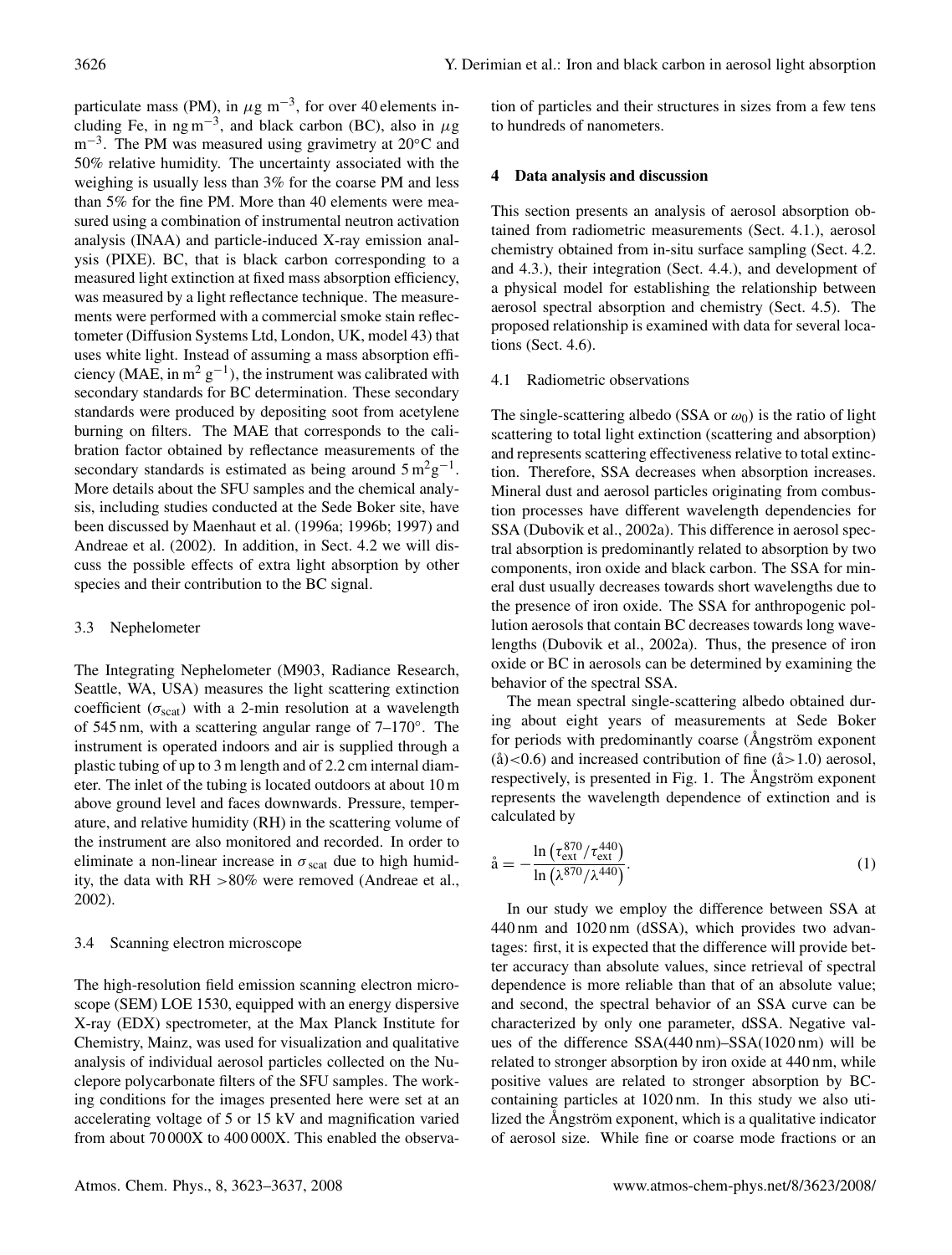

**Fig. 1.** Average spectral single-scattering albedo for periods with significant contributions of coarse (Ångström exponent  $\lt$ 0.6) and fine (Ångström exponent  $>1.0$ ) aerosol for about eight years of measurements at the Sede Boker site.

effective radius could better describe aerosol size (Eck et al., 1999; Schuster et al., 2006), we prefer to use the  $\text{Angström}$ exponent as an easily measurable and always available parameter. It was also found in our test that the Angström exponent was well correlated with the other aerosol size parameters.

Figure 2 shows all quality-assured observations of  $SSA(440)$ – $SSA(1020)$  versus the Ångström exponent, which were made at the Sede Boker site from October 1995 to May 2006. The data presented in this figure are stratified into different ranges of SSA(1020) in order to indicate events with different levels of absorption at 1020 nm. This figure reveals that, as the Angström exponent  $(870 \text{ nm} - 440 \text{ nm})$  increases from about zero to about 1.5 (indicating a decreasing contribution of coarse dust particles and increasing fraction of fine pollution particles), spectral SSA gradually changes from stronger absorption at 440 nm to stronger absorption at 1020 nm. It is noteworthy that absorption at 1020 nm is quite weak (marked by red diamonds and blue circles) for events dominated by coarse particles ( $\AA$ ngström exponent about zero). As the contribution from fine particles increases (Angström exponent from  $0.5$  to 1.0), absorption is still strongest at 440 nm, but absorption at 1020 nm becomes significant (part of observations marked by green squares). This spectral SSA behavior is related to mixtures of dust and pollution, with characteristic Ångström exponent values in the range from  $0.5$  to 1.0. As the Angström exponent continues to increase, which means that the contribution of fine particles increases, absorption at 1020 nm becomes stronger



Fig. 2. Difference of SSA(440 nm)–SSA(1020 nm) versus Angström exponent. All observations were conducted at the Sede Boker site from October 1995 to May 2006. Different ranges of SSA(1020 nm) values are presented by different symbols and indicate events from weak to strong absorption at 1020 nm.

than at 440 nm and SSA(1020 nm) may reach values of 0.85 (black triangles). Consequently, Fig. 2 classifies spectral SSA for events having dust- or pollution-dominated contributions and different degrees of mixing.

#### 4.2 In-situ surface sampling

Concentrations of BC and total Fe at ground level were measured simultaneously with the radiometric measurements. Figure 3 shows the percentage of BC versus the percentage of Fe in the PM10 total particulate mass (TPM). The BC or Fe percentages in the TPM (denoted hereafter as %TPM) were calculated as the sum of BC or Fe concentrations ( $\mu$ g m<sup>-3</sup>) in the fine and coarse size fractions relative to the sum of the particulate mass concentrations ( $\mu$ g m<sup>-3</sup>) in the two size fractions. This figure shows a pattern of negative correlation between the percentages of BC and Fe in the TPM. This implies that, generally, sources of BC (pollution tracer) and Fe (mainly from dust) are different. Another conclusion, suggested by this plot, is that during most of the events both elements are present at measurable concentrations, i.e., that we generally have a mixture of dust and pollution aerosol at our sampling site.

It should be mentioned here that the BC concentration is measured by a light reflectance technique so that other species (e.g., Fe) or even just an increase of total mass concentration  $(\mu g m^{-3})$  on the filter during a dust event may contribute to the BC signal by additional light absorption. To test for these potential interferences, we examine the possible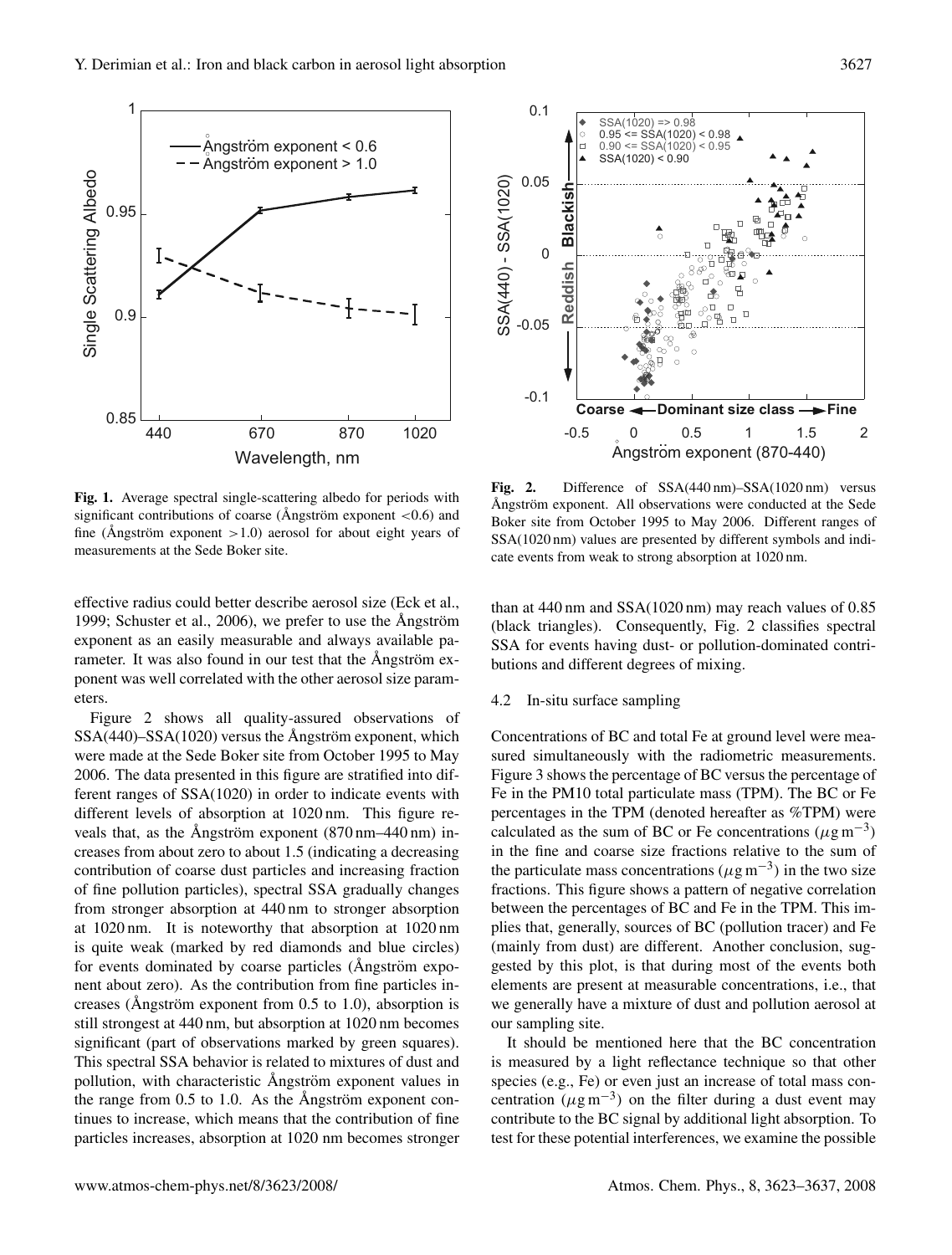

**Fig. 3.** BC percentage of the total particulate mass (BC, %TPM) versus Fe percentage of the total particulate mass (Fe, %TPM). Black open circles represent all available data, red solid circles (Ångström exponent  $< 0.6$ ) and open squares (Ångström exponent >0.7) represent a subset of data matched to optical column measurements.

influence of Fe and high mass concentrations on the BC signal (Fig. 4). This figure shows BC, %TPM in the fine fraction, versus Fe, %TPM in the coarse fraction. Different ranges of total mass concentration are indicated by different symbols. Figure 4 reveals that (1) fine BC of pollution origin is not positively correlated with dust-related coarse Fe; (2) increase in mass concentration does not coincide with an increase of BC, %TPM in fine fraction; and (3) increase in total mass concentration is clearly coincident with an increase in coarse Fe, %TPM. Later, in Fig. 7, we will also show that the main part of BC is found in the fine and that of Fe in the coarse size fraction. Thus, an increase in Fe, %TPM or total mass concentration does not cause a spurious increase in the measured BC, %TPM.

## 4.3 Individual particle analysis

Four pairs of SFU sample filters (coarse and fine) from four dust storm events were analyzed by scanning electron microscope (SEM) in order to examine microphysical characteristics and possible mixing of the sampled aerosols. In this paper we present a few images from analyzed dust events on 2 April 2000 and 3 February 2001 in order to illustrate dust and pollution mixing and examples of the observed soot particles. Figure 5 shows images of individual particles collected on the fine and coarse filters. It demonstrates the presence of typical ring and open soot clusters that were



**Fig. 4.** BC, %TPM in the fine size fraction versus Fe, %TPM in the coarse size fraction. Different symbols indicate different ranges of total mass concentration.

found among dust particles on the coarse filter from the dust event on 2 April 2000, and soot clusters attached to dust that were found on the fine filter from the dust event on 3 February 2001. Quite similar pictures were observed on other analyzed filters, where soot clusters were observed between mineral dust particles, as well as attached to dust particles.

#### 4.4 Data integration

A combined data set was created for the purpose of deriving relationship between aerosol spectral absorption and chemical composition. A challenge in the creation of an adequate data set was the adjustment between optical measurements made through the total atmospheric column and aerosol sampling at ground level. Representativeness of surface sampling for dust events is problematic due to the fact that dust maybe transported at high altitudes (Hamonou et al., 1999; di Sarra et al., 2001; Tsidulko et al., 2002; Dulac and Chazette, 2003; Alpert et al., 2004) and not be adequately sampled at the surface. An additional problem is that the aerosolsampling unit collects particles during two or three days on one filter, thus it may contain particles from different events and sources. In order to avoid involving filters that contain particles from different events, a time series of AOT was analyzed for each preliminarily selected episode of elevated AOT. Data were selected only if the AOT time series indicated one dust or pollution episode during the two or three day period of sampling.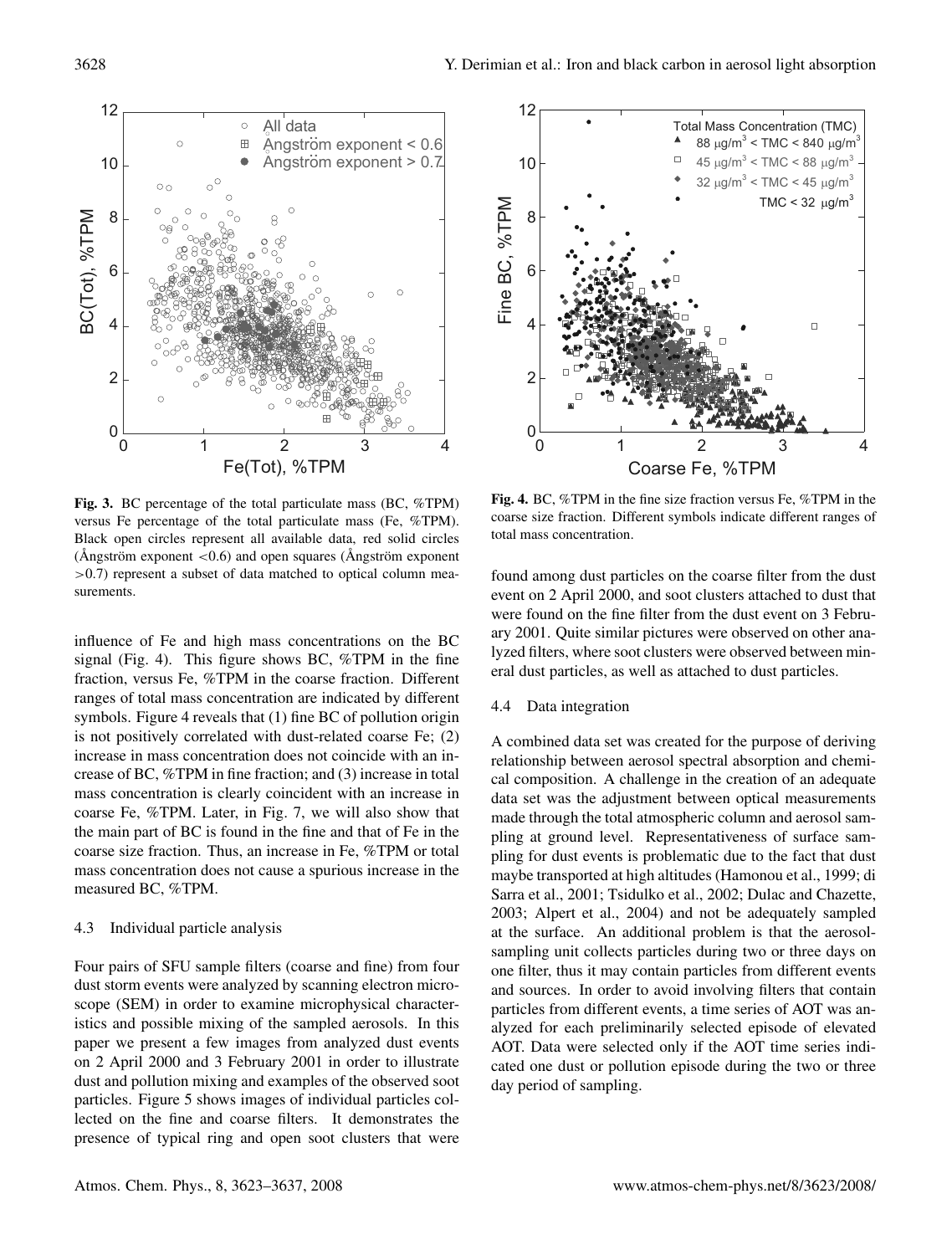**Fig. 5.** Scanning electron microscope images of individual particles **(a)**, **(b)**, **(c)** demonstrate the presence of typical ring and open soot clusters that were found among dust particles on the coarse filter from the dust event on 2 April 2000, and **(d)** soot clusters attached to dust that were found on the fine filter from the dust event on 3 February 2001.

An additional analysis was conducted to assure representative surface sampling of dust events  $(\hat{a} < 0.6)$ . This analysis employs the ratio of  $\tau_{ext}/\sigma_{scatt0}$  as a function of time, where  $\tau_{\text{ext}}$  is aerosol optical thickness measured through the entire atmospheric column and  $\sigma_{scatt0}$  is the aerosol scattering coefficient measured by the nephelometer at ground level. This ratio can be used for estimating the equivalent aerosol height or thickness of the aerosol layer, while its time series reflects vertical dynamics of aerosols passing over the site. For example, if the main aerosol concentration is near the surface or aloft, the value of the ratio will be low or high. In the case of homogeneous vertical aerosol distribution, this will indicate the thickness of the aerosol layer. In the case of aerosol vertical non-homogeneity, this will indicate an equivalent aerosol height. More detailed discussion and examples of the ratio  $\tau_{\rm ext}/\sigma_{\rm scatt0}$  usage can be found in (Derimian et al., 2006). Thus, by parallel analysis of the ratio  $\tau_{ext}/\sigma_{scatt0}$  and  $\tau_{ext}$  as a function of the time, we are able to follow the dynamics of dust events and to distinguish between high altitude dust transport and dust settling episodes. This tool enables the selection of representative filters where chemical characteristics of settled dust were expected to reflect the measured optical properties. Based on the knowledge that pollution aerosols in the study area are generally transported at lower heights (Formenti et al., 2001; 2002a; 2002b) and surface sampling is representative for them, events with  $\alpha$ =0.7 were not subjected to additional analysis for vertical dynamics.

Figure 6 presents averaged values of the difference  $SSA(440)$ – $SSA(1020)$  versus the Angström exponent (870– 440) for 25 selected events that cover a wide range of optical data measured during elevated loadings of dust and pollu-

**Fig. 6.** Averaged values of the difference SSA(440)–SSA(1020) versus the Angström exponent for 25 selected events measured during elevated loadings of dust and pollution aerosols. The presented data set was matched to the data set on aerosol chemistry.

tion aerosols. This optical data set was matched with aerosol chemistry and selected from the general data set (Figs. 2 and 3) by the above-mentioned criteria. Representation of the covered concentration range of the chemical elements BC and Fe is shown in Fig. 3. The selected data are marked using red circles  $(\hat{a} > 0.7 - \text{increased contribution of fine par-}$ ticles) and squares  $(\text{a} < 0.6 - \text{increased contribution of coarse})$ particles), over the background of all observations. Unfortunately, optical data for extremely high BC concentrations were not available, probably due to some systematic problem such as meteorological conditions, or sky homogeneity that prevented sun/sky radiometer measurements, or that violated the criterion for proper almucantar retrievals. However, the existing optical data were matched to a range of points in Fig. 3 with the highest density of data, i.e., the range of most frequent concentrations. Thus, at this stage we have a set of carefully matched optical and chemical data for 25 dust and pollution loaded events.

Figure 7 presents the BC and Fe percentages in the fine and coarse size fractions and the corresponding differences: SSA(440)–SSA(1020), SSA(440)–SSA(670), and SSA(670)–SSA(1020). Data on this plot were sorted by decreasing total (fine and coarse) iron concentration. A trend from negative to positive values of SSA(440)–SSA(1020) can be noticed as the total concentration of iron decreases and the role of the BC contribution increases. In addition, spectral SSA subdivided by two ranges, one from 440 nm to 670 nm and the second from 670 nm to 1020 nm, reveals the response to relative contributions of iron and BC.



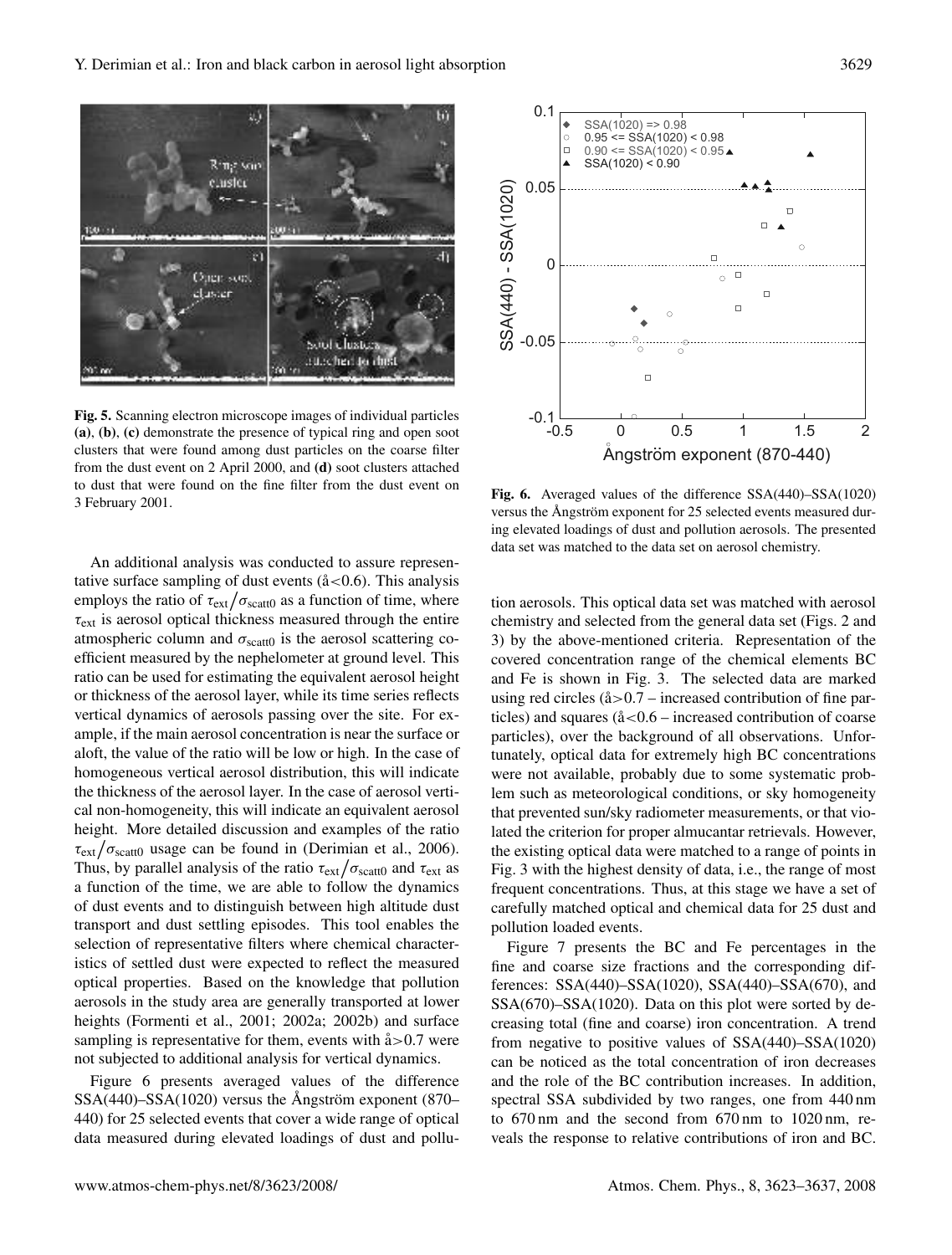

**Fig. 7.** BC and Fe percentage of the total particulate mass in the fine and coarse size fractions for 25 selected events and the corresponding differences of SSA(440)–SSA(1020), SSA(440)– SSA(670), and SSA(670)–SSA(1020). The data are sorted by decreasing total iron concentration.

The difference SSA(440)–SSA(670) shows negative values in response to dominant iron contribution and gradually becomes positive as the role of BC increases. The SSA(670)– SSA(1020) response is similar to SSA(440)–SSA(670) and SSA(440)–SSA(1020) only when the contribution of BC is high, however it varies little and is close to zero when the iron contribution is dominant. This implies that spectral SSA from 440 nm to 670 nm responded to both iron and BC, while spectral SSA from 670 nm to 1020 nm generally responded to BC. Figure 7 also shows that the major concentration of iron is in the coarse size fraction, which supports its mineral dust origin, while most of BC is in the fine fraction, which is typical for anthropogenic pollution. In summary, Fig. 7 reveals that SSA retrievals from AERONET are consistent with aerosol chemical composition and suggests a potential for deriving a relationship between retrieved SSA, Fe, and BC.

#### 4.5 Development of relationship equation

The matched data set was employed for deriving the coefficients of a relationship equation which ties spectral SSA with the Fe and BC percentage in the total particulate mass. The developed relationship includes the difference SSA(440)– SSA(1020), which indicates spectral SSA behavior. This spectral SSA was consistent with Fe and BC concentrations, as was shown above. However, the difference alone represents only relative values and gives no information about the absolute SSA values. The ratio of the difference SSA(440)– SSA(1020) to SSA(1020) carries information about the spectral SSA as well as about the absolute values. Therefore it was used for developing equations relating spectral variability of SSA with the concentrations of the absorbing elements. The ratio of  $SSA(440)$ – $SSA(1020)$  to  $SSA(1020)$  was expressed in terms of absorption ( $\tau_{abs}$ ) and extinction ( $\tau_{ext}$ ) optical thickness at 440 nm and 1020 nm, and then modified by substituting  $\tau_{ext}^{1020}$  with its estimate  $\tau_{ext}^{1020} \approx \tau_{ext}^{440} \cdot \left(\frac{440}{1020}\right)^{\tilde{a}}$  $\tau_{\text{ext}}^{440}$  · 0.43<sup> $\aa$ </sup>. The  $\tau_{\text{ext}}^{1020}$  was derived from  $\tau_{\text{ext}}^{440}$  using the linear approximation ln  $\tau(\lambda) = \mathring{a} \cdot \ln(\lambda) + \beta$  of spectral dependence ln  $\tau$  ( $\lambda$ ), where the coefficient  $\alpha$  is the Angström exponent (Angstrom, 1929; O'Neill et al., 2001; Schuster et al., 2006) (here  $\aa$  is estimated using 440 and 1020 nm). Then, we can write as follows:

$$
\frac{\omega_{440} - \omega_{1020}}{\omega_{1020}} = \frac{\frac{\tau_{\text{abs}}^{1020}}{\tau_{\text{ext}}^{1020}} - \frac{\tau_{\text{abs}}^{440}}{\tau_{\text{ext}}^{440}}}{1 - \frac{\tau_{\text{abs}}^{1020}}{\tau_{\text{ext}}^{1020}}} = \frac{\frac{1}{\tau_{\text{ext}}^{440}} \left(0.43^{-\mathring{a}} \cdot \tau_{\text{abs}}^{1020} - \tau_{\text{abs}}^{440}\right)}{1 - \frac{1}{\tau_{\text{ext}}^{440}} \cdot 0.43^{-\mathring{a}} \cdot \tau_{\text{abs}}^{1020}}.
$$
 (2)

Assuming that only Fe and BC are responsible for aerosol absorption, and that Fe absorption at 1020 nm is close to zero  $(\tau_{\text{Fe}}^{1020} \rightarrow 0)$ , we can rewrite Eq. (2) in the following form:

$$
\frac{\omega_{440} - \omega_{1020}}{\omega_{1020}} = \frac{\frac{1}{\tau_{\text{ext}}^{440}} \left( 0.43^{-\mathring{a}} \cdot \tau_{\text{BC}}^{1020} - \tau_{\text{BC}}^{440} - \tau_{\text{Fe}}^{440} \right)}{1 - \frac{1}{\tau_{\text{ext}}^{440}} \cdot 0.43^{-\mathring{a}} \cdot \tau_{\text{BC}}^{1020}},\tag{3}
$$

where  $\tau_{BC}$  and  $\tau_{Fe}$  denote absorption optical thickness due to the presence of BC and Fe. Then, the extinction and absorption optical thicknesses in Eq. (3) were unified to one wavelength. Specifically, we used the linear approximation of ln  $\tau_{BC}(\lambda) = \hat{a}_{BC} \cdot \ln(\lambda) + \beta$  for the spectral dependence of the BC absorption optical thickness (where  $\hat{a}_{BC}$  is the Ångström exponent of the BC absorption spectral dependence, e.g. Dubovik et al., 1998) and replaced  $\tau_{BC}^{1020}$  by an estimate  $\tau_{BC}^{1020} \approx \tau_{BC}^{440} \cdot 0.43^{\text{a}}$ BC. As a result, Eq. (3) was transformed to the following:

$$
\frac{\omega_{440} - \omega_{1020}}{\omega_{1020}} = \frac{\frac{\tau_{BC}^{440}}{\tau_{ext}^{440}} \cdot (0.43^{\frac{3}{48}C - \frac{3}{40}} - 1) - \frac{\tau_{Fe}^{440}}{\tau_{ext}^{440}}}{1 - \frac{\tau_{BC}^{440}}{\tau_{ext}^{440}} \cdot 0.43^{\frac{3}{48}C - \frac{3}{40}}}.
$$
(4)

The aerosol absorption and extinction optical thickness can be represented by integrating over the entire atmospheric column of specific aerosol absorption and extinction properties known in each atmospheric layer:

$$
\tau_{\rm abs/ext} = \int_{0}^{H} k'_{\rm abs/ext} (h) c_{\rm abs/total} (h) dh,
$$
 (5)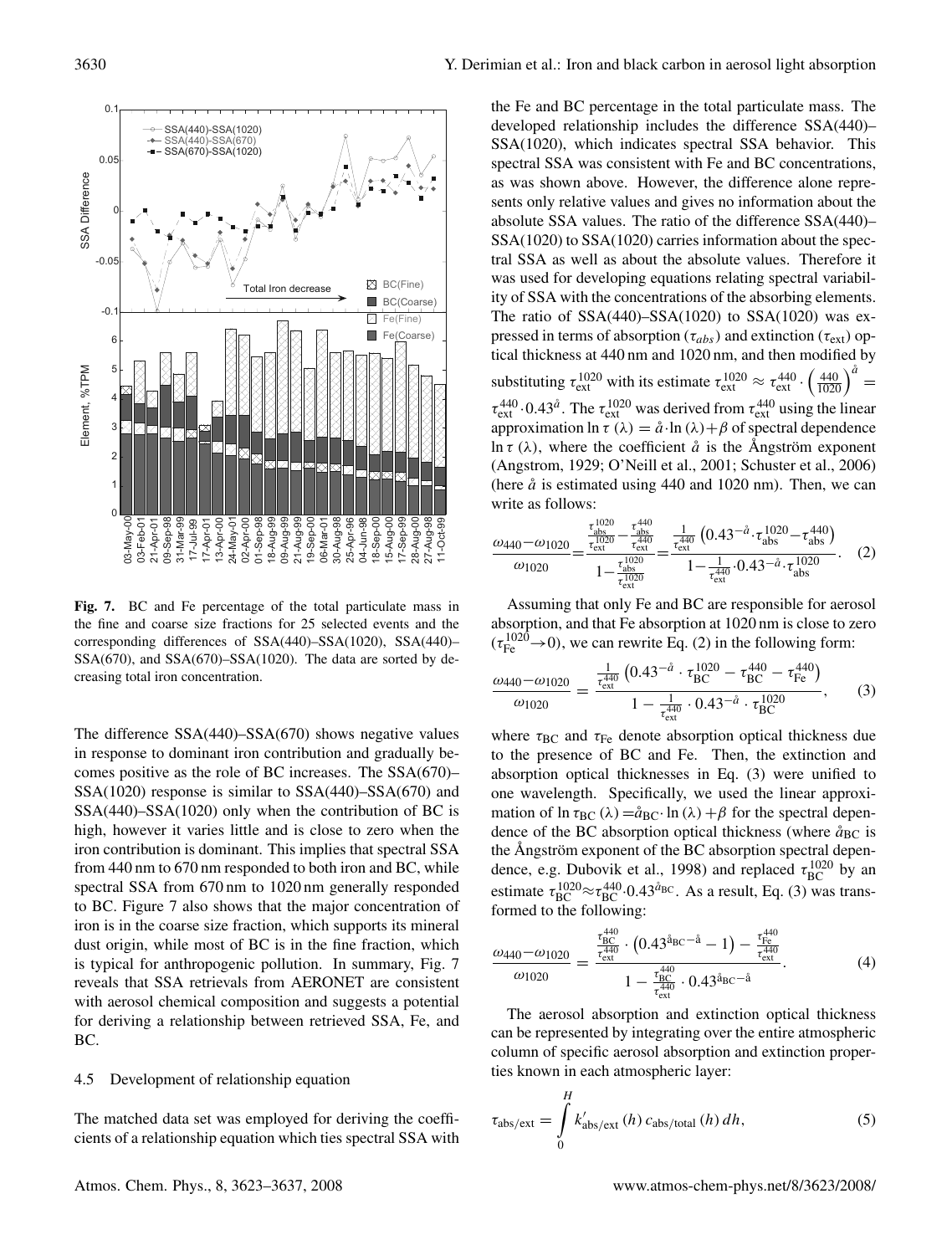where  $c_{\text{abs/total}}(h)$  is the concentration of aerosol particles mass per unit of the air volume in each layer h, and  $k'_{\text{abs}}(h)$ and  $k'_{ext}(h)$  are coefficients of specific (calculated per unit of aerosol particle mass) absorption and extinction in each atmospheric layer. Assuming that specific aerosol properties do not change vertically, i.e.  $k'_{\text{abs/ext}}(h) = \text{const} = K'_{\text{abs/ext}},$ Eq. (5) can be transformed as follows:

$$
\tau_{\rm abs/ext} = \int_{0}^{H} k'_{\rm abs/ext} (h) c_{\rm abs/total} (h) dh =
$$
  

$$
K'_{\rm abs/ext} \int_{0}^{H} c_{\rm abs/total} (h) dh = K'_{\rm abs/ext} C_{\rm abs/total},
$$
 (6)

where  $C_{\text{abs/total}}$  is the Fe, BC or total mass of the aerosol particles in the entire atmospheric column. Correspondingly, we can write:

$$
\frac{\tau_{\text{Fe/BC}}}{\tau_{\text{ext}}} = \frac{K'_{\text{Fe/BC}}}{K'_{\text{ext}}} \frac{C_{\text{Fe/BC}}}{C_{\text{total}}}.
$$
\n(7)

Making an additional assumption that the Fe and BC percentage of the total particulate mass is constant with altitude, i.e.

$$
\frac{c_{\text{Fe}}(h)}{c_{\text{total}}(h)} = \text{const} \, (\text{Fe\%}) \, \text{ and } \frac{c_{\text{BC}}(h)}{c_{\text{total}}(h)} = \text{const} \, (\text{BC\%}) \, , \quad (8)
$$

we can rewrite Eq. (7) as follows:

$$
\frac{\tau_{\text{Fe/BC}}}{\tau_{\text{ext}}} = \frac{K'_{\text{Fe/BC}}}{K'_{\text{ext}}} \frac{c_{\text{Fe/BC}}(h)}{c_{\text{total}}(h)}.
$$
\n(9)

Using this, the relationships in Eq. (4) can be expressed via specific aerosol absorption and extinction characteristics, and mass concentrations known at any atmospheric altitude, for example as:

$$
\frac{\omega_{440} - \omega_{1020}}{\omega_{1020}} =
$$
\n
$$
\frac{K_{BC}^{'440}}{K_{ext}^{'440}} \cdot \frac{c_{BC}(h_0)}{c_{\text{total}}(h_0)} \cdot (0.43^{\text{a}} \text{BC}^{-\text{a}} - 1) - \frac{K_{FC}^{'440}}{K_{ext}^{'440}} \cdot \frac{c_{Fc}(h_0)}{c_{\text{total}}(h_0)}
$$
\n
$$
1 - \frac{K_{BC}^{'440}}{K_{ext}^{'440}} \cdot \frac{c_{BC}(h_0)}{c_{\text{total}}(h_0)} \cdot 0.43^{\text{a}} \text{BC}^{-\text{a}}}, \qquad (10)
$$

see also Alfaro et al. (2004). Here  $c_{Fe}(h_0)$ ,  $c_{BC}(h_0)$  and  $c_{\text{total}}(h_0)$  are the concentrations of the Fe, BC and total particulate mass at the near surface layer.

Thus, Eq. (10) allowed us to use the ratios of  $\frac{c_{\text{Fe}}(h_0)}{c_{\text{total}}(h_0)}$ and  $\frac{c_{BC}(h_0)}{c_{\text{total}}(h_0)}$  corresponding to the fractions of Fe and BC in the total particulate mass sampled at the surface level. The specific extinction  $K_{\text{ext}}^{'440}$  can be estimated as  $K_{\text{ext}}^{'440} = \tau_{\text{ext}}^{440} \cdot C_{\text{total}}^{-1}$ , where  $\tau_{\text{ext}}^{440}$  is directly measured by

AERONET sun-photometers, and  $C_{total}$  is the total column aerosol concentration. The total column aerosol volume concentration  $(C_{Vtotal})$  (calculated as aerosol particles volume in the entire atmospheric column with a unit cross-section area) is a product of the AERONET inversion. The volume concentration can be converted to the mass concentration as  $C_{\text{total}}=C_{\text{Vtotal}}\cdot \rho_{\text{total}}$ , where  $\rho_{\text{total}}$  is aerosol particles density. Then Eq. (10) can be rewritten as follows:

$$
\frac{\omega_{440} - \omega_{1020}}{\omega_{1020}} =
$$
\n
$$
\frac{\frac{K_{BC}^{'} 440}{K_{ext}^{'} C_{Vtotal} \rho_{total}} \cdot BC\% \cdot (0.43^{\hat{a}_{BC} - \hat{a}} - 1) - \frac{K_{Fe}^{'} 440}{K_{ext}^{'} C_{Vtotal} \rho_{total}} \cdot Fe\%}{1 - \frac{K_{BC}^{'} 440}{K_{ext}^{'} C_{Vtotal} \rho_{total}} \cdot BC\% \cdot 0.43^{\hat{a}_{BC} - \hat{a}}}
$$
\n(11)

The values of  $\hat{a}_{BC}$  and  $\rho_{total}$  can be selected from values presented in the literature. Thus, all parameters in Eq. (11), except for  $K_{\text{BC}}^{'440}$  and  $K_{\text{Fe}}^{'440}$ , are the known characteristics or are provided from available measurements. Correspondingly, if we assume that the absorption properties of BC and Fe (expressed via  $K_{\text{BC}}^{'440}$  and  $K_{\text{Fe}}^{'440}$ ) do not change for observations at the given site with its constant sources, then we can use Eq. (11) in a multivariate regression analysis for the estimation of  $K_{BC}^{7440}$  and  $K_{Fe}^{7440}$ . Specifically, one can fit the measurements of spectral SSA using Eq. (11) as a physical model with unknown coefficients  $K_{BC}^{7440}$  and  $K_{Fe}^{7440}$ . The correctly fitted values of  $K_{\text{BC}}^{'440}$  and  $K_{\text{Fe}}^{'440}$  should reproduce the variability of SSA observed in a redundant measurement set (the number of measured SSA  $\gg$ 2). Once the coefficients  $K_{\text{BC}}^{'440}$  and  $K_{\text{Fe}}^{'440}$  are derived, they can be used for estimating Fe% and BC% from measured SSA,  $\tau_{\text{ext}}^{440}$ ,  $\hat{a}$  and  $C_{\text{Vtotal}}$ in each single aerosol event. With that purpose one can use the following transformations of Eq. (11). The equation for estimation of Fe% can be rewritten as

$$
Fe\% = \frac{K_{BC}^{7440}C_{\text{Vtotal}}\rho_{\text{total}}}{\tau_{\text{ext}}^{440}} \cdot BC\% \cdot \left(0.43^{\frac{3}{4}}BC^{-\frac{3}{4}} \cdot \frac{\omega_{440}}{\omega_{1020}} - 1\right) - \frac{\omega_{440} - \omega_{1020}}{\omega_{1020}}}{\tau_{\text{ext}}^{440}} \tag{12}
$$

The expression for estimation of BC% can also be presented as

$$
BC\% = \frac{\frac{K_{Fe}^{'440}C_{\text{Vtotal}\rho_{\text{total}}}}{\tau_{\text{ext}}^{440}} \cdot \text{Fe\%} + \frac{\omega_{440} - \omega_{1020}}{\omega_{1020}}}{\frac{K_{BC}^{'440}C_{\text{Vtotal}\rho_{\text{total}}}}{\tau_{\text{ext}}^{440}} \cdot \left(0.43^{\frac{3}{4}}\text{pc}^{-\frac{3}{4}} \cdot \frac{\omega_{440}}{\omega_{1020}} - 1\right)}{(\frac{13}{4})}
$$

It should be noted that the SSA and its spectral dependence is sensitive not only to changes in aerosol composition, but also to the variability in aerosol size distribution (Dubovik et al., 1998). This can explain the fact that the Angström exponent of extinction is included in Eq. (11) as a parameter to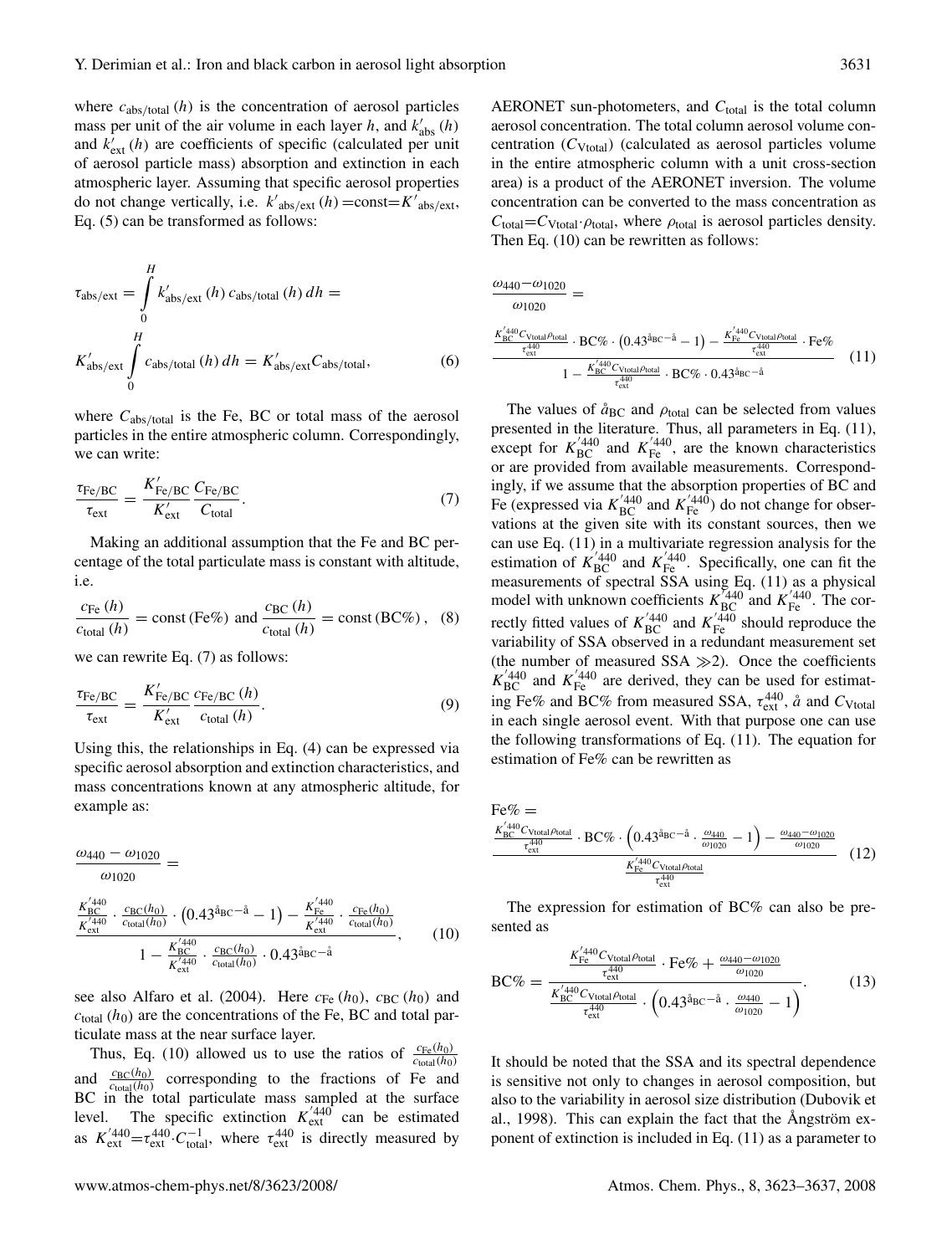account for the SSA spectral variability caused by changes in size distribution. It is also important to note that BC absorption spectral dependence (included in Eq.  $(11)$  via Angström exponent) can be different for different types of BC. However, we assume that the aerosols observed in the current study contain similar types of BC. Correspondingly, we implemented a series of fits with different values of  $\mathring{a}_{BC}$  and have chosen the one value ( $\hat{a}_{BC}=0.8$ ) that yielded the highest fitted correlation coefficient. Although it differs from the commonly used value of one, it is still in the range of possible values presented in the literature, e.g., (Kirchstetter et al., 2004). Since, in our case, the bulk material was dust, we utilized the density of dust and assumed  $\rho_{total}$  of 1 g cm<sup>-1</sup> e.g., (Cattle et al., 2002). However, the dust density may vary in the range from around 1 to  $2 \text{ g cm}^{-1}$ , e.g., (Sugimae, 1984; Mamane and Dzubay, 1988; Simonson, 1995; Seinfeld et al., 2004; Menendez et al., 2007).

The performed multivariate regression analysis of Eq. (11) yielded  $V_{\text{BC}}^{440}$ =0.037±0.008 and  $K_{\text{Fe}}^{440}$ =0.013±0.005 (±Standard Error). Note that by using BC and Fe fractions instead of percentages in Eq. (11), the derived specific mass absorptions are:  $K_{BC}^{7/440} = 3.7 \text{m}^2 \text{g}^{-1}$ , and  $K_{Fe}^{7/440} = 1.3 \text{m}^2 \text{g}^{-1}$ . The regression is significant at  $p < 0.0001$ , the fitted correlation coefficient is 0.74, and the coefficient of multiple determination ( $r^2$ ) is 0.55. This means that Fe, BC,  $\tau_{ext}^{440}$ ,  $\dot{a}$ and  $C_{\text{total}}$  in this model explain 55% of the variance in the spectral single scattering albedo. The rest of the variance may be explained by the following facts: (i) Fe is not directly related to the optically relevant iron oxide (Lafon et al., 2004), (ii) other components of mineral dust may contribute to dust absorption (Jacobson, 2001), (iii) spectral absorption of pollution cannot be completely explained by measured BC, (Bond, 2001; Kirchstetter et al., 2004), and (iv) measurement uncertainties.

For the purposes of comparison, the  $K_{BC}^{'440}$  and  $K_{Fe}^{'440}$  were also estimated using Mie theory calculations. For instance, the specific mass absorptions, calculated by Mie theory, were  $4.7 \,\mathrm{m}^2 \,\mathrm{g}^{-1}$  for BC and  $1.3 \,\mathrm{m}^{-2} \mathrm{g}$  for Fe. The refractive index at 440 nm used in the Mie calculations for BC was  $m=1.76-$ 0.45i (Shettle and Fenn, 1979), and for Fe it was  $m=3-0.2i$ (Jennings, 1993). Here, we also used a  $\rho_{BC}$ =2.26 g cm<sup>-1</sup> (Hess and Herd, 1993) and a  $\rho_{\text{Fe}} = 5.24 \text{ g cm}^{-1}$  (Sugimae, 1984) for converting volume to mass concentrations. Thus, the  $K_{\text{BC}}^{'440}$  and  $K_{\text{Fe}}^{'440}$  derived by the regression equation and by the Mie calculations were in agreement. The obtained values also remained comparable and of the same order of magnitude as when we varied the assumed refractive indices and aerosol densities over a possible range. Therefore, considering all the assumptions, the agreement obtained is encouraging.

A drawback of the above model is that this approach requires information on BC in order to derive the Fe concentration, and vice-versa. However, for example, a recent study on inversion of AERONET retrievals into BC concentrations (Schuster et al., 2005; Dey et al., 2006) can be employed for completing this information. Thus AERONET retrievals can be utilized for deriving both, BC and Fe concentrations.

#### 4.6 Evaluation of the derived relationship

In order to evaluate our attempt to assess the Fe concentration, we utilized AERONET retrievals from several locations (Table 1). For some of these locations the Fe concentrations had been reported in the literature and were available for comparison. Specifically, we used an average of all available data from several years from the following sites: Sede Boker, Israel; Solar Village, Saudi Arabia; and Bahrain, Persian Gulf. For the Dunhuang site in China, average values observed during the ACE-Asia field campaign (April– May 2001) were used. For the Capo Verde and Dakar sites in North-western Africa, average values for about ten years of observations, during the dust-dominated season of April– November, were used. An accumulated error was estimated in order to assess the uncertainty in the calculated Fe percentage. This error is caused by uncertainty in the variables (BC,  $\hat{a}$ , SSA,  $\tau_{ext}^{440}$ , and  $C_{tot}$ ) and uncertainty of the derived relationship (i.e., errors of the regression coefficients). Since measured concentrations of BC were not available, they were assumed to be  $3\pm0.3\%$  for the Middle East region (based on existing data for the Sede Boker site), and  $1\pm0.1\%$  for locations and periods where strong contamination was not expected. The error for  $\hat{a}$  was estimated as 0.1. The error of the SSA was assumed to be 0.03, which is the reported error of the SSA values (Dubovik et al., 2002a). However, for events with high aerosol optical thickness, the SSA accuracy can increase up to 0.01. The reported error of  $\tau_{ext}^{440}$  measurements by AERONET is 0.01. The error of  $C_{\text{tot}}$  was estimated as being 5%.

The calculated percentages of Fe for several locations are presented in Table 1 for the assumed BC concentrations, and accompanied by the standard errors representing SSA accuracy of  $\pm 0.03$  and  $\pm 0.01$ . These errors were in the range of  $\pm 41\%$  to 58% for the worst-case scenarios'. However, if SSA accuracy could be improved up to  $\pm 0.01$ , the errors of calculated Fe concentration would range between  $\pm 33\%$  to 38%. In Table 1 the calculated percentages of Fe are compared with values reported in the literature. For example, Ganor and Foner (1996) gave a median Fe content of 2.9% for dust storms in Israel. This value is a result of completely independent measurements, and reasonably agrees with the value of  $2.4 \pm 1.4\%$  calculated by the derived equation. The calculated Fe percentage for the Dunhuang site in China during ACE-Asia of  $3.1 \pm 1.4\%$  is comparable to the observed value of  $4.0\pm0.9\%$  (Zhang et al., 2003). The calculated Fe percentage of  $6.2 \pm 2.6\%$  and  $5.2 \pm 2.3\%$  for Capo Verde and Dakar in North-western Africa are comparable to the value reported by Lafon et al. (2004), who found a mean Fe value of  $6.3\pm0.9\%$  in Niger, where the probable source was the Chad basin. It is also fairly comparable to the value of 4.45±0.49% (Guieu et al., 2002), which was proposed as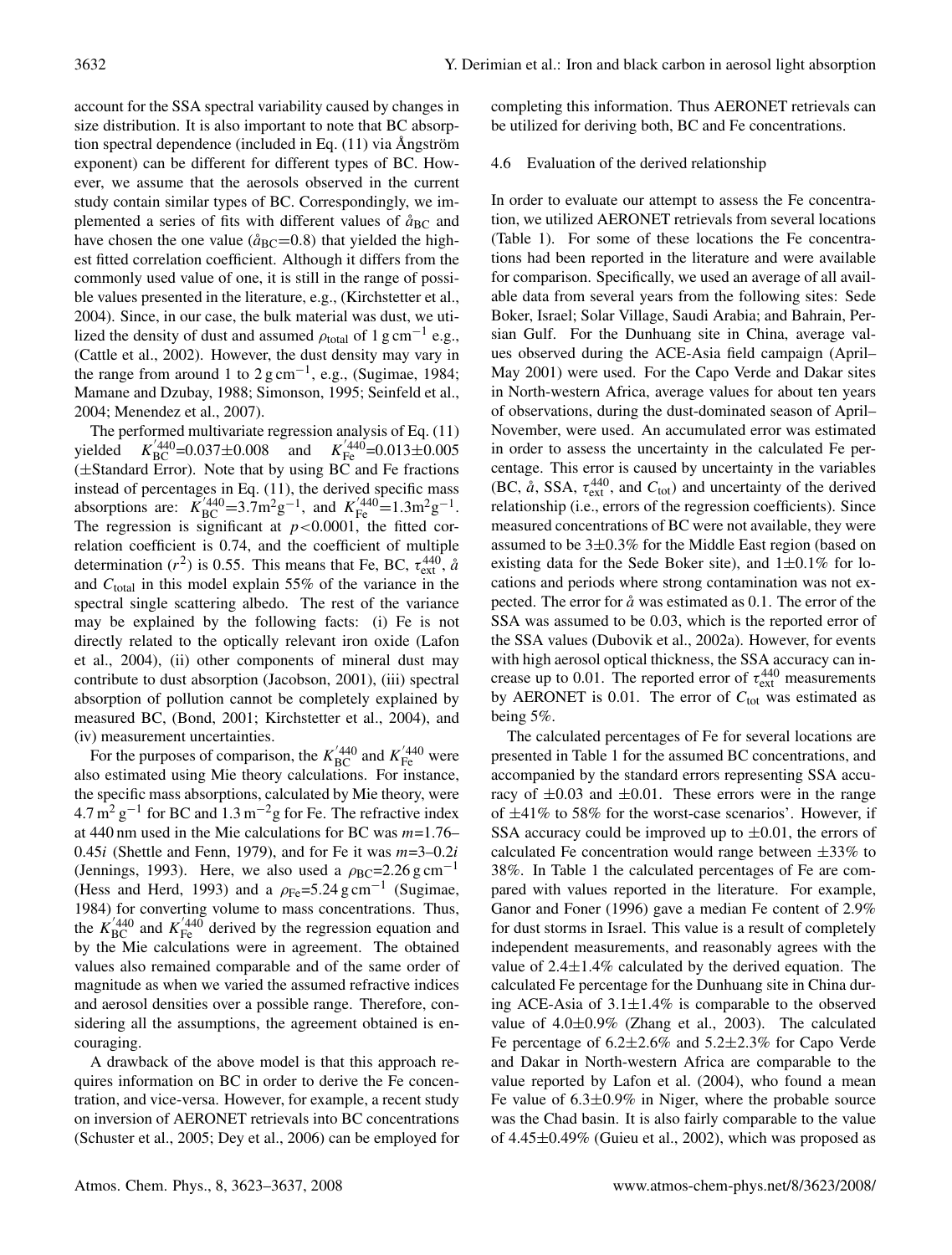| <b>Table 1.</b> Reported in literature and calculated percentage of Fe in total particulate mass (TPM) for several locations with dust-dominated                     |
|----------------------------------------------------------------------------------------------------------------------------------------------------------------------|
| conditions, and corresponding measured spectral single-scattering albedo ( $\omega_0$ ), Angström exponent (aa), aerosol optical thickness ( $\tau_{\rm ext}$ ), and |
| column volume concentration ( $C_{V_{total}}$ ). Calculated Fe is for an assumed BC percentage and accompanied by an error assessed for the SSA                      |
| accuracy of $\pm 0.03$ and $\pm 0.01$ , respectively.                                                                                                                |

|                                                                   |                  | Measured values              |      |                        |                                                          | Assumed      | Calculated             | Reported in literature                                                     |
|-------------------------------------------------------------------|------------------|------------------------------|------|------------------------|----------------------------------------------------------|--------------|------------------------|----------------------------------------------------------------------------|
|                                                                   | $\omega_0^{440}$ | $\omega_0^{\overline{102}0}$ | å    | $\tau_{\rm ext}^{440}$ | $C_{\text{Vtotal}}$ ,<br>$\mu\text{m}^3\mu\text{m}^{-2}$ | BC, %TPM     | Fe, %TPM               | Fe, %TPM                                                                   |
| Sede Boker, Israel,<br>Middle East                                | 0.91             | 0.96                         | 0.24 | 0.58                   | 0.40                                                     | 3            | $2.4(\pm 1.4 \pm 0.9)$ | 2.9 (Ganor and Foner, 1996)                                                |
| Solar Village, Saudi Arabia,<br>Middle East                       | 0.90             | 0.97                         | 0.22 | 0.59                   | 0.43                                                     | 3            | $4.1(\pm 1.7 \pm 1.4)$ | $\sim$                                                                     |
| Bahrain, Middle East                                              | 0.90             | 0.97                         | 0.32 | 0.63                   | 0.42                                                     | 3            | $4.5(\pm 1.9 \pm 1.5)$ |                                                                            |
| Dunhuang, China, Asia<br>$(April-May 2001)$                       | 0.93             | 0.98                         | 0.04 | 0.97                   | 0.85                                                     | $\mathbf{1}$ | $3.1(\pm 1.4 \pm 1.1)$ | $4.0\pm0.9$ (Zhang et al., 2003)                                           |
| Capo Verde, Atlantic,<br>North-western Africa<br>(April–November) | 0.91             | 0.97                         | 0.18 | 0.63                   | 0.41                                                     | $\mathbf{1}$ | $6.2(\pm 2.6 \pm 2.4)$ | $4.45 \pm 0.49$ (Guieu et al., 2002)<br>$6.3 \pm 0.9$ (Lafon et al., 2004) |
| Dakar, Senegal,<br>North-western Africa<br>(April–November)       | 0.91             | 0.96                         | 0.20 | 0.67                   | 0.42                                                     | 1            | $5.2(\pm 2.3 \pm 2.0)$ |                                                                            |

characterizing Saharan dust. However, it is lower than the reported 7.8±0.4% in the Sahelian zone (Lafon et al., 2004). In summary, the calculated percentages of Fe and those reported in the literature appear comparable. Considering the agreement between the calculated results and the results reported in the literature, one may also expect improvement of modeling accuracy by the presented approach with increasing number and quality of observations.

One additional aspect should be discussed here for the proper interpretation of the results obtained. That is, how representative is the total iron concentration for the iron oxide content of the aerosol? Iron oxide is present as a major aerosol component affecting the short-wavelength absorption of mineral dust. However, iron oxide represents only part of the total iron, which may also exist in the crystal lattice of numerous other desert minerals. The iron oxide-to-total iron ratio in natural and soil-derived aerosols was characterized by (Lafon et al., 2004; 2006). They reported considerable variability in the iron oxide-to-total iron ratio for various regions and sampling conditions. Lafon et al. (2006), however, conclude that there is no clear relationship between the oxide-to-total iron ratio and dust origin or aging; though, both effects probably play a role, and additional studies are required. Based on all the values for the oxide-to-total iron ratio reported in (Lafon et al., 2004; 2006) we calculated an average of  $0.54 \ (\pm 0.10) \ (\pm 1.5)$ . This variability can be reduced by removing the largest outliers, therefore a variability of that level or lower may be expected for the ratio at a regional scale. Thus, given the present lack of knowledge, we concluded that a fixed oxide-to-total iron ratio is an acceptable assumption for the conducted analysis of the regional aerosol observations.

# **5 Summary and conclusions**

The importance of the radiative and biogeochemical impact of iron on the climate system requires the estimation of the iron distribution, especially in regions of the globe that are strongly affected by mineral dust. The observed mixtures of dust and pollution aerosols over the Negev desert of Israel enabled the characterization of the relationship between spectral absorption and chemical composition. We have presented the response of remotely sensed aerosol spectral absorption to varying iron concentrations, and suggested an approach for the estimation of the iron content of the dust aerosol. The following is a summary of specific conclusions inferred in this study.

1. Mineral-dust-derived Fe (mostly in the coarse size fraction) and pollution-originated BC (mainly in the fine fraction) were found to be supplied to the Negev desert from different sources. Individual particle analysis of some dust events demonstrated the presence of typical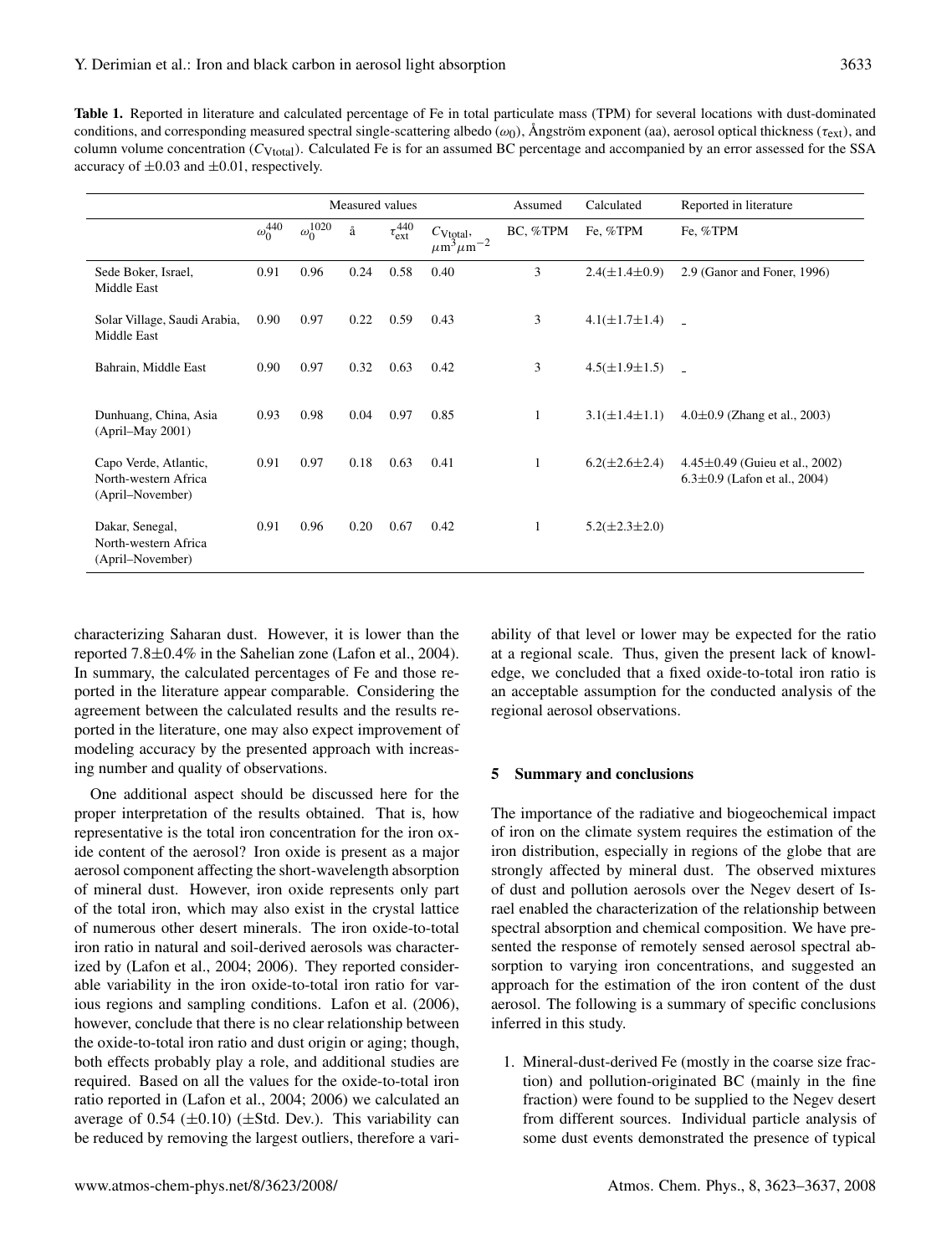ring and open soot clusters, both externally-mixed and attached to dust particles.

- 2. The difference SSA(440)–SSA(1020), which indicates SSA spectral behavior, showed a trend from negative (stronger absorption in 440 nm) to positive (stronger absorption in 1020 nm) values as the total iron concentration decreased and the role of BC increased.
- 3. While the suggested approach should be validated under different conditions in order to assure the consistency of the method, the presented results are encouraging and support the validity of the approach. The accuracy of the presented method can be improved with higher quality and increased number of observations.

An advantage of the derived relationship is the use of actual ambient aerosol measurements, namely, the retrieved spectral absorption from the total column, and in-situ Fe and BC concentrations. Such an approach does not involve modeling of aerosol composition and optical characteristics. The approach suggested here may be employed for the estimation of the iron concentration in mineral dust, and further may enable quantification of the iron distribution and deposition during dust storm events.

*Acknowledgements.* The authors thank all members of the AERONET group, led by Brent N. Holben, for data processing and operation of the AERONET sites. In addition we thank the principle investigators Didier Tanre, Naif Al-Abbadi, and their ´ staff for establishing and maintaining Capo Verde, Dakar and Solar Village sites used in this investigation. The filter analysis was supported by the Belgian Federal Science Policy Office. The authors are thankful to Joachim Huth from the Max Planck Institute for Chemistry, Mainz, Germany, for the SEM images. Also, we appreciate thoughtful and constructive comments made by reviewers G. Schuster, P. Fialho and J. Barnard, which contributed to significant improvement of the paper.

Edited by: R. Volkamer

#### **References**

- Alfaro, S. C., Lafon, S., Rajot, J. L., Formenti, P., Gaudichet, A., and Maille, M.: Iron oxides and light absorption by pure desert dust: An experimental study, J. Geophys. Res., 109, D08208, doi:10.1029/2003JD004374, 2004.
- Alpert, P., Kishcha, P., Shtivelman, A., Krichak, S. O., and Joseph, J. H.: Vertical distribution of Saharan dust based on 2.5-year model predictions, Atmos. Res., 70, 109–130, 2004.
- Andreae, M. O. and Gelencser, A.: Black carbon or brown carbon? The nature of light-absorbing carbonaceous aerosols, Atmos. Chem. Phys., 6, 3131–3148, 2006,

http://www.atmos-chem-phys.net/6/3131/2006/.

Andreae, T. W., Andreae, M. O., Ichoku, C., Maenhaut, W., Cafmeyer, J., Karnieli, A., and Orlovsky, L.: Light scattering by dust and anthropogenic aerosol at a remote site in the Negev desert, Israel, J. Geophys. Res., 107, 4008, doi:4010.1029/2001JD900252, 2002.

- Angstrom, A.: On the atmospheric transmission of sun radiation and on dust in the air, Geogr. Ann., 11, 156–166, 1929.
- Behrenfeld, M. J., Bale, A. J., Kolber, Z. S., Aiken, J., and Falkowski, P. G.: Confirmation of iron limitation of phytoplankton photosynthesis in the equatorial pacific ocean, Nature, 383, 508–511, 1996.
- Bond, T. C.: Spectral dependence of visible light absorption by carbonaceous particles emitted from coal combustion, Geophys. Res. Lett., 28, 4075–4078, 2001.
- Bond, T. C., Streets, D. G., Yarber, K. F., Nelson, S. M., Woo, J. H., and Klimont, Z.: A technology-based global inventory of black and organic carbon emissions from combustion, J. Geophys. Res., 109, D14203, doi:10.1029/2003JD003697, 2004.
- Bond, T. C. and Bergstrom, R. W.: Light absorption by carbonaceous particles: An investigative review, Aerosol Science and Technology, 40, 27–67, 2006.
- Boyd, P. W., Watson, A. J., Law, C. S., Abraham, E. R., Trull, T., Murdoch, R., Bakker, D. C. E., Bowie, A. R., Buesseler, K. O., Chang, H., Charette, M., Croot, P., Downing, K., Frew, R., Gall, M., Hadfield, M., Hall, J., Harvey, M., Jameson, G., LaRoche, J., Liddicoat, M., Ling, R., Maldonado, M. T., McKay, R. M., Nodder, S., Pickmere, S., Pridmore, R., Rintoul, S., Safi, K., Sutton, P., Strzepek, R., Tanneberger, K., Turner, S., Waite, A., and Zeldis, J.: A mesoscale phytoplankton bloom in the polar southern ocean stimulated by iron fertilization, Nature, 407, 695– 702, 2000.
- Broecker, W. S. and Henderson, G. M.: The sequence of events surrounding Termination II and their implications for the cause of glacial-interglacial CO<sub>2</sub> changes, Paleoceanography, 13, 352-364, 1998.
- Capone, D. G., Zehr, J. P., Paerl, H. W., Bergman, B., and Carpenter, E. J.: Trichodesmium, a globally significant marine cyanobacterium, Science, 276, 1221–1229, 1997.
- Cattle, S. R., McTainsh, G. H., and Wagner, S.: Ae olian dust contributions to soil of the Namoi Valley, Northern NSW, Australia, Catena, 47, 245–264, 2002.
- Chung, S. H. and Seinfeld, J. H.: Climate response of direct radiative forcing of anthropogenic black carbon, J. Geophys. Res., 110, D11102, doi:10.1029/2004JD005441, 2005.
- Coale, K. H., Johnson, K. S., Fitzwater, S. E., Gordon, R. M., Tanner, S., Chavez, F. P., Ferioli, L., Sakamoto, C., Rogers, P., Millero, F., Steinberg, P., Nightingale, P., Cooper, D., Cochlan, W. P., Landry, M. R., Constantinou, J., Rollwagen, G., Trasvina, A., and Kudela, R.: A massive phytoplankton bloom induced by an ecosystem-scale iron fertilization experiment in the equatorial Pacific Ocean, Nature, 383, 495–501, 1996.
- Colarco, P. R., Toon, O. B., Reid, J. S., Livingston, J. M., Russell, P. B., Redemann, J., Schmid, B., Maring, H. B., Savoie, D., Welton, E. J., Campbell, J. R., Holben, B. N., and Levy, R.: Saharan dust transport to the Caribbean during PRIDE: 2. Transport, vertical profiles, and deposition in simulations of in situ and remote sensing observations, J. Geophys. Res., 108(D19), 8589, doi:10.1029/2002JD002658, 2003.
- Derimian, Y., Karnieli, A., Kaufman, Y. J., Andreae, M. O., Andreae, T. W., Dubovik, O., Maenhaut, W., Koren, I., and Holben, B. N.: Dust and pollution aerosols over the Negev Desert, Israel: Properties, transport, and radiative effect, J. Geophys. Res.- Atmos., 111, D05205, doi:05210.01029/02005JD006549, 2006.
- Dey, S., Tripathi, S. N., Singh, R. P., and Holben, B. N.: Retrieval of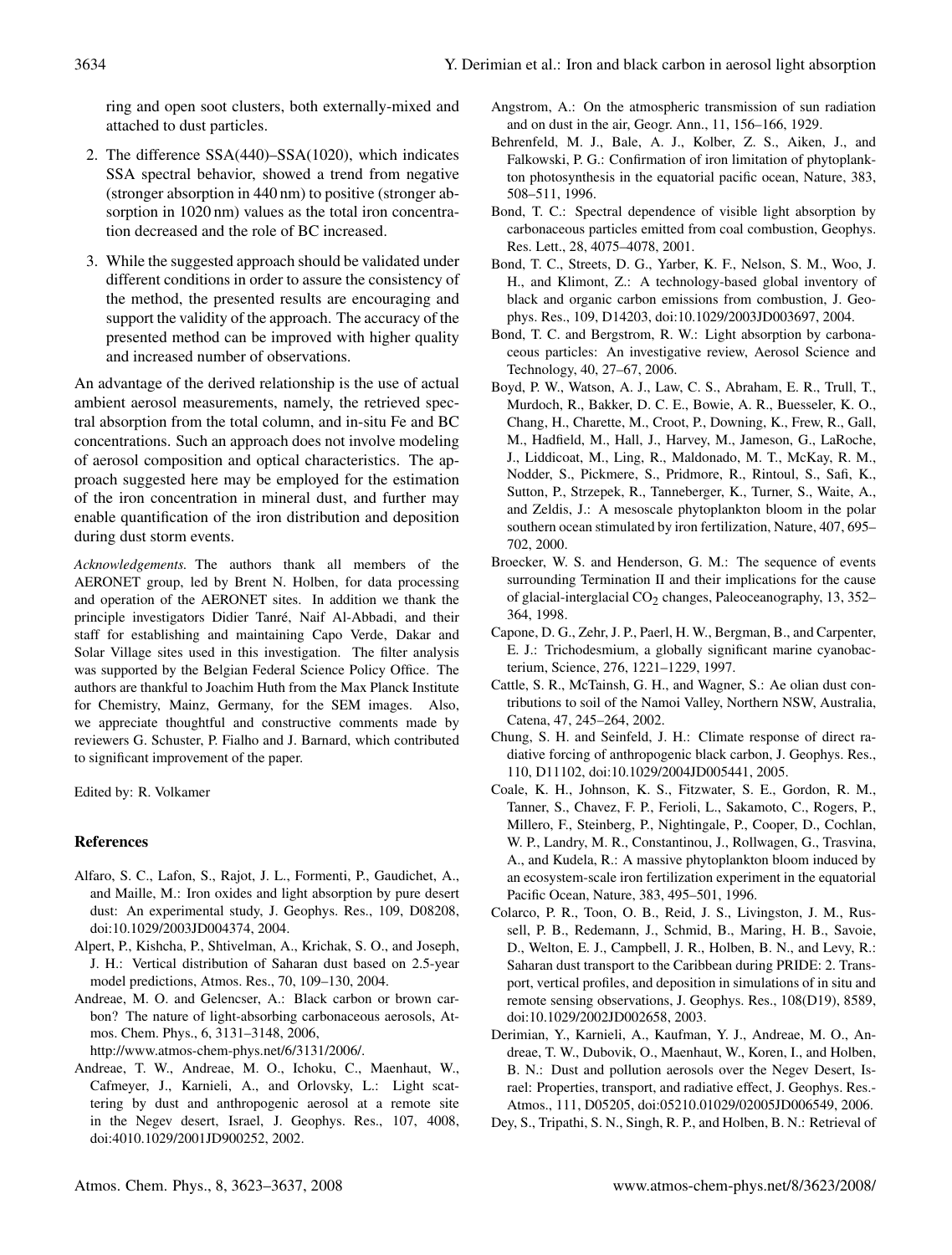black carbon and specific absorption over Kanpur City, Northern India during 2001-2003 using aeronet data, Atmos. Environ., 40, 445–456, 2006.

- di Sarra, A., Di Iorio, T., Cacciani, M., Fiocco, G., and Fua, D.: Saharan dust profiles measured by lidar at Lampedusa, J. Geophys. Res., 106, 10 335–10 347, 2001.
- Dubovik, O., Holben, B. N., Kaufman, Y. J., Yamasoe, M., Smirnov, A., Tanre, D., and Slutsker, I.: Single-scattering albedo of smoke retrieved from the sky radiance and solar transmittance measured from ground, J. Geophys. Res., 103, 31 903–31 923, 1998.
- Dubovik, O. and King, M. D.: A flexible inversion algorithm for retrieval of aerosol optical properties from sun and sky radiance measurements, J. Geophys. Res., 105, 20 673-20 696, 2000.
- Dubovik, O., Smirnov, A., Holben, B. N., King, M. D., Kaufman, Y. J., Eck, T. F., and Slutsker, I.: Accuracy assessments of aerosol optical properties retrieved from Aerosol Robotic Network (AERONET) sun and sky radiance measurements, J. Geophys. Res., 105, 9791–9806, 2000.
- Dubovik, O., Holben, B., Eck, T. F., Smirnov, A., Kaufman, Y. J., King, M. D., Tanre, D., and Slutsker, I.: Variability of absorption and optical properties of key aerosol types observed in worldwide locations, J. Atmos. Sci., 59, 590–608, 2002a.
- Dubovik, O., Holben, B. N., Lapyonok, T., Sinyuk, A., Mishchenko, M. I., Yang, P., and Slutsker, I.: Non-spherical aerosol retrieval method employing light scattering by spheroids, Geophys. Res. Lett., 29, 1415, doi:10.1029/2001GL014506, 2002b.
- Dubovik, O., Sinyuk, A., Lapyonok, T., Holben, B. N., Mishchenko, M., Yang, P., Eck, T. F., Volten, H., Munoz, O., Veihelmann, B., van der Zande, W. J., Leon, J. F., Sorokin, M., and Slutsker, I.: Application of spheroid models to account for aerosol particle nonsphericity in remote sensing of desert dust, J. Geophys. Res.-Atmos., 111, D11208, doi:10.1029/2005JD006619, 2006.
- Dulac, F. and Chazette, P.: Airborne study of a multi-layer aerosol structure in the eastern Mediterranean observed with the airborne polarized lidar ALEX during a STAAARTE campaign (7 June 1997), Atmos. Chem. Phys., 3, 1817–1831, 2003, http://www.atmos-chem-phys.net/3/1817/2003/.
- Eck, T. F., Holben, B. N., Reid, J. S., Dubovik, O., Smirnov, A., O'Neill, N. T., Slutsker, I., and Kinne, S.: Wavelength dependence of the optical depth of biomass burning, urban, and desert dust aerosols, J. Geophys. Res.-Atmos., 104, 31 333–31 349, 1999.
- Falkowski, P. G.: Evolution of the nitrogen cycle and its influence on the biological sequestration of  $CO<sub>2</sub>$  in the ocean, Nature, 387, 272–275, 1997.
- Fan, S. M., Moxim, W. J., and Levy, H.: Aeolian input of bioavailable iron to the ocean, Geophys. Res. Lett., 33, L07602, doi:10.1029/2005GL024852, 2006.
- Fialho, P., Hansen, A. D. A., and Honrath, R. E.: Absorption coefficients by aerosols in remote areas: A new approach to decouple dust and black carbon absorption coefficients using sevenwavelength aethalometer data, J. Aerosol Sci., 36, 267–282, 2005.
- Fialho, P., Freitas, M. C., Barata, F., Vieira, B., Hansen, A. D. A., and Honrath, R. E.: The aethalometer calibration and determination of iron concentration in dust aerosols, J. Aerosol Sci., 37, 1497–1506, 2006.
- Formenti, P., Andreae, M. O., Andreae, T. W., Galani, E., Vasaras, A., Zerefos, C., Amiridis, V., Orlovsky, L., Karnieli, A., Wendisch, M., Wex, H., Holben, B. N., Maenhaut, W., and Lelieveld, J.: Aerosol optical properties and large-scale transport of air masses: Observations at a coastal and a semiarid site in the eastern Mediterranean during summer 1998, J. Geophys. Res., 106, 9807–9826, 2001.
- Formenti, P., Boucher, O., Reiner, T., Sprung, D., Andreae, M. O., Wendisch, M., Wex, H., Kindred, D., Tzortziou, M., Vasaras, A., and Zerefos, C.: STAAARTE-MED 1998 summer airborne measurements over the Aegean Sea - 2. Aerosol scattering and absorption, and radiative calculations, J. Geophys. Res., 107(D21), 4451, doi:10.1029/2001JD001536, 2002a.
- Formenti, P., Reiner, T., Sprung, D., Andreae, M. O., Wendisch, M., Wex, H., Kindred, D., Dewey, K., Kent, J., Tzortziou, M., Vasaras, A., and Zerefos, C.: STAAARTE-MED 1998 summer airborne measurements over the Aegean Sea – 1. Aerosol particles and trace gases, J. Geophys. Res., 107(D21), 4450, doi:10.1029/2001JD001337, 2002b.
- Fung, I. Y., Meyn, S. K., Tegen, I., Doney, S. C., John, J. G., and Bishop, J. K. B.: Iron supply and demand in the upper ocean, Global Biogeochem. Cy., 14, 281–295, 2000.
- Ganor, E., and Foner, H. A.: The mineralogical and chemical properties and the behaviour of aeolian Saharan dust over Israel, in: The impact of desert dust across the Mediterranean, edited by: Guerzoni, S., and Chester, R., Kluwer Academic Publishers, Printed in the Netherlands, 163–172, 1996.
- Gao, Y., Kaufman, Y. J., Tanre, D., Kolber, D., and Falkowski, P. G.: Seasonal distributions of aeolian iron fluxes to the global ocean, Geophys. Res. Lett., 28, 29–32, 2001.
- Gao, Y., Fan, S. M., and Sarmiento, J. L.: Aeolian iron input to the ocean through precipitation scavenging: A modeling perspective and its implication for natural iron fertilization in the ocean, J. Geophys. Res., 108(D7), 4221 doi:10.1029/2002JD002420, 2003.
- Gerasopoulos, E., Andreae, M. O., Zerefos, C. S., Andreae, T. W., Balis, D., Formenti, P., Merlet, P., Amiridis, V., and Papastefanou, C.: Climatological aspects of aerosol optical properties in Northern Greece, Atmos. Chem. Phys., 3, 2025–2041, 2003, http://www.atmos-chem-phys.net/3/2025/2003/.
- Guieu, C., Loye-Pilot, M. D., Ridame, C., and Thomas, C.: Chemical characterization of the Saharan dust end-member: Some biogeochemical implications for the western Mediterranean Sea, J. Geophys. Res., 107(D15), 4258, doi:10.1029/2001JD000582, 2002.
- Hamonou, E., Chazette, P., Balis, D., Dulac, F., Schneider, X., Galani, E., Ancellet, G., and Papayannis, A.: Characterization of the vertical structure of Saharan dust export to the Mediterranean basin, J. Geophys. Res., 104, 22 257–22 270, 1999.
- Hansen, A. D. A., Rosen, H., and Novakov, T.: The aethalometer – an instrument for the real-time measurement of opticalabsorption by aerosol-particles, Sci. Total Environ., 36, 191–196, 1984.
- Hess, W. H. and Herd, C. R.: Microstructure, morphology, and general physical properties, in carbon black, in, edited by: Donnet, J., Bansal, R., and Wang, M., CRC Press, Boca Raton, Fla., 89– 173, 1993.
- Holben, B. N., Eck, T. F., Slutsker, I., Tanre, D., Buis, J. P., Setzer, A., Vermote, E., Reagan, J. A., Kaufman, Y. J., and Naka-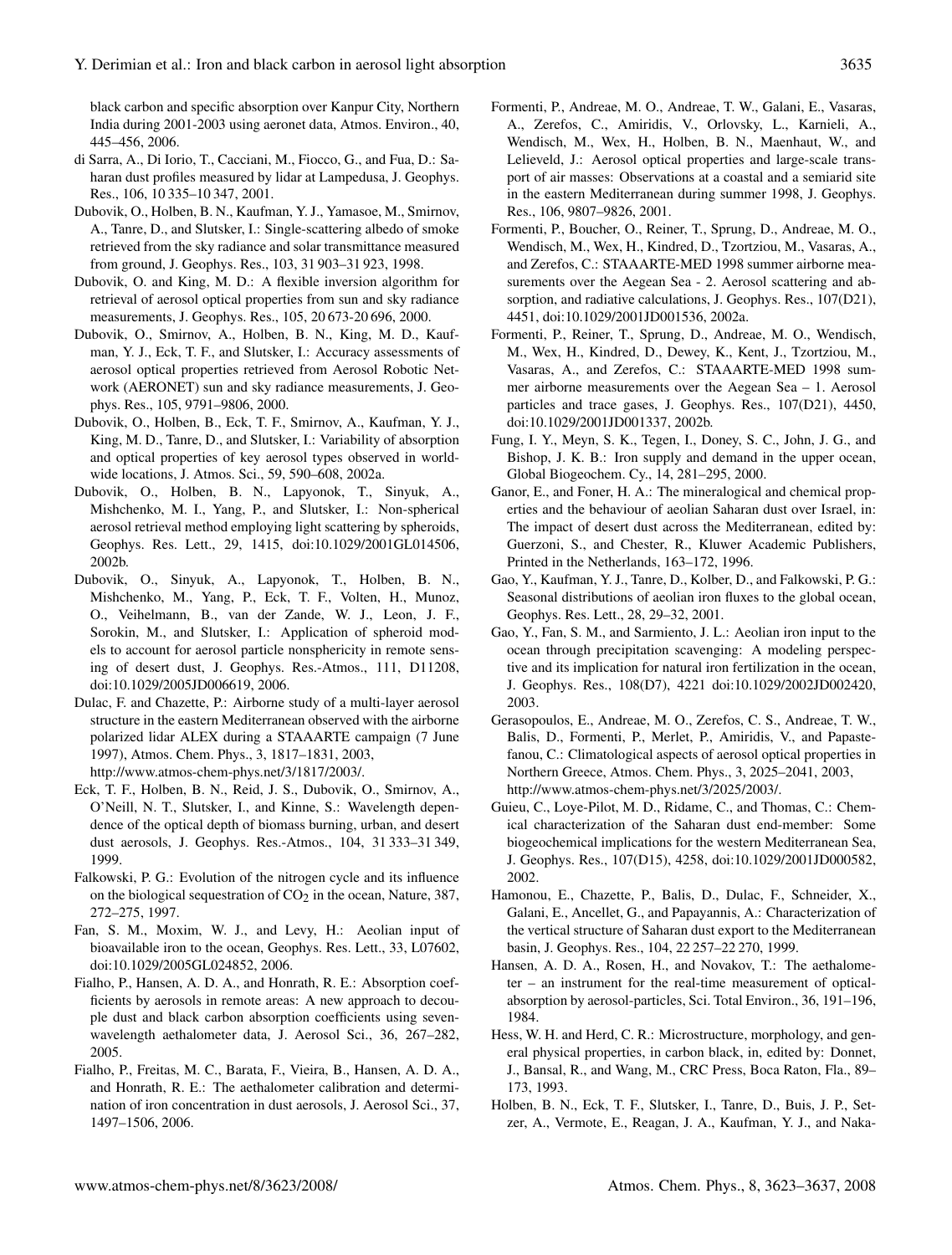jima, T.: AERONET – A federated instrument network and data archive for aerosol characterization, Remote Sensing of Environment, 66, 1–16, 1998.

- Ichoku, C., Andreae, M. O., Andreae, T. W., Meixner, F. X., Schebeske, G., Formenti, P., Maenhaut, W., Cafmeyer, J., Ptasinski, J., Karnieli, A., and Orlovsky, L.: Interrelationships between aerosol characteristics and light scattering during late winter in an Eastern Mediterranean arid environment, J. Geophys. Res., 104, 24 371–24 393, 1999.
- Israelevich, P. L., Ganor, E., Levin, Z., and Joseph, J. H.: Annual variations of physical properties of desert dust over Israel, J. Geophys. Res.-Atmos., 108(D13), 4318, doi:10.1029/2002JD003163, 2003.
- Jacobson, M. Z.: Global direct radiative forcing due to multicomponent anthropogenic and natural aerosols, J. Geophys. Res., 106, 1551–1568, 2001.
- Jacobson, M. Z.: Climate response of fossil fuel and biofuel soot, accounting for soot's feedback to snow and sea ice albedo and emissivity, J. Geophys. Res., 109, D21201, doi:10.1029/2004JD004945, 2004.
- Jennings, S. G.: Aerosol effects on climate, University of Arizona Press, Tucson, 304 pp., 1993.
- Jickells, T. D., An, Z. S., Andersen, K. K., Baker, A. R., Bergametti, G., Brooks, N., Cao, J. J., Boyd, P. W., Duce, R. A., Hunter, K. A., Kawahata, H., Kubilay, N., laRoche, J., Liss, P. S., Mahowald, N., Prospero, J. M., Ridgwell, A. J., Tegen, I., and Torres, R.: Global iron connections between desert dust, ocean biogeochemistry, and climate, Science, 308, 67–71, 2005.
- Johnson, K. S., Elrod, V. A., Fitzwater, S. E., Plant, J. N., Chavez, F. P., Tanner, S. J., Gordon, R. M., Westphal, D. L., Perry, K. D., Wu, J. F., and Karl, D. M.: Surface ocean-lower atmosphere interactions in the Northeast Pacific Ocean Gyre: Aerosols, iron, and the ecosystem response, Global Biogeochemical Cycles, 17, 1063, doi:10.1029/2002GB002004, 2003.
- Kaufman, Y. J., Boucher, O., Tanre, D., Chin, M., Remer, L. A., and Takemura, T.: Aerosol anthropogenic component estimated from satellite data, Geophys. Res. Lett., 32, L17804, doi:10.1029/2005GL023125, 2005a.
- Kaufman, Y. J., Koren, I., Remer, L. A., Tanre, D., Ginoux, P., and Fan, S.: Dust transport and deposition observed from the Terra-Moderate Resolution Imaging Spectroradiometer (MODIS) spacecraft over the Atlantic ocean, J. Geophys. Res., 110, D10S12, doi:10.1029/2003JD004436, 2005b.
- Kirchstetter, T. W., Novakov, T., and Hobbs, P. V.: Evidence that the spectral dependence of light absorption by aerosols is affected by organic carbon, J. Geophys. Res., 109, D21208, doi:10.1029/2004JD004999, 2004.
- Koven, C. D. and Fung, I.: Inferring dust composition from wavelength-dependent absorption in Aerosol Robotic Network (AERONET) data, J. Geophys. Res., 111, D14205, doi:10.1029/2005JD006678, 2006.
- Kubilay, N., Cokacar, T., and Oguz, T.: Optical properties of mineral dust outbreaks over the northeastern Mediterranean, J. Geophys. Res., 108(D21), 4666, doi:10.1029/2003JD003798, 2003.
- Lafon, S., Rajot, J. L., Alfaro, S. C., and Gaudichet, A.: Quantification of iron oxides in desert aerosol, Atmos. Environ., 38, 1211–1218, 2004.
- Lafon, S., Sokolik, I. N., Rajot, J. L., Caquineau, S., and Gaudichet, A.: Characterization of iron oxides in mineral dust aerosols: Im-

plications for light absorption, J. Geophys. Res., 111, D21207, doi:10.1029/2005JD007016, 2006.

- Maenhaut, W., Salma, I., Cafmeyer, J., Annegarn, H. J., and Andreae, M. O.: Regional atmospheric aerosol composition and sources in the eastern Transvaal, South Africa, and impact of biomass burning, J. Geophys. Res., 101, 23 631–23 650, 1996a.
- Maenhaut, W., Salomonovic, R., Cafmeyer, J., Ichoku, C., Karnieli, A., and Andreae, M. O.: Anthropogenic and natural radiatively active aerosol types at Sede Boker, Israel, J. Aerosol Sci., 27, S47–S48, 1996b.
- Maenhaut, W., Cafmeyer, J., Ptasinski, J., Andreae, M. O., Andreae, T. W., Elbert, W., Meixner, F. X., Karnieli, A., and Ichoku, C.: Chemical composition and light scattering of the atmospheric aerosol at a remote site in the Negev desert, Israel, J. Aerosol Sci., 28, S73–S74, 1997.
- Mahowald, N. M., Baker, A. R., Bergametti, G., Brooks, N., Duce, R. A., Jickells, T. D., Kubilay, N., Prospero, J. M., and Tegen, I.: Atmospheric global dust cycle and iron inputs to the ocean, Glob. Biogeochem. Cy., 19, GB4025, doi:10.1029/2004GB002402, 2005.
- Mamane, Y. and Dzubay, T. G.: Fly-ash concentrations in philadelphia aerosol determined by electron-microscopy, Water Air and Soil Pollution, 37, 389–405, 1988.
- Martin, J. H. and Gordon, R. M.: Northeast pacific iron distributions in relation to phytoplankton productivity, Deep-Sea Research Part a-Oceanographic Research Papers, 35, 177–196, 1988.
- Menendez, I., Diaz-Hernandez, J. L., Mangas, J., Alonso, I., and Sanchez-Soto, P. J.: Airborne dust accumulation and soil development in the North-East sector of Gran Canaria (Canary Islands, Spain), Journal of Arid Environments, 71, 57–81, 2007.
- Mishchenko, M. I., Travis, L. D., Kahn, R. A., and West, R. A.: Modeling phase functions for dustlike tropospheric aerosols using a shape mixture of randomly oriented polydisperse spheroids, J. Geophys. Res., 102, 16 831–16 847, 1997.
- Mongin, M., Nelson, D. M., Pondaven, P., and Treguer, P.: Simulation of upper-ocean biogeochemistry with a flexible-composition phytoplankton model: C, N and Si cycling and Fe limitation in the southern ocean, Deep-Sea Research Part Ii-Topical Studies in Oceanography, 53, 601–619, 2006.
- O'Neill, N. T., Dubovik, O., and Eck, T. F.: Modified Angstrom exponent for the characterization of submicrometer aerosols, Appl. Opt., 40, 2368–2375, 2001.
- Schkolnik, G., Chand, D., Hoffer, A., Andreae, M. O., Erlick, C., Swietlicki, E., and Rudich, Y.: Constraining the density and complex refractive index of elemental and organic carbon in biomass burning aerosol using optical and chemical measurements, Atmos. Environ., 41, 1107–1118, 2007.
- Schuster, G. L., Dubovik, O., Holben, B. N., and Clothiaux, E. E.: Inferring black carbon content and specific absorption from Aerosol Robotic Network (AERONET) aerosol retrievals, J. Geophys. Res., 110, D10S17, doi:10.1029/2004JD004548, 2005.
- Schuster, G. L., Dubovik, O., and Holben, B. N.: Angstrom exponent and bimodal aerosol size distributions, J. Geophys. Res., 111, D07207, doi:10.1029/2005JD006328, 2006.
- Seinfeld, J. H., Carmichael, G. R., Arimoto, R., Conant, W. C., Brechtel, F. J., Bates, T. S., Cahill, T. A., Clarke, A. D., Doherty, S. J., Flatau, P. J., Huebert, B. J., Kim, J., Markowicz, K. M., Quinn, P. K., Russell, L. M., Russell, P. B., Shimizu, A., Shi-